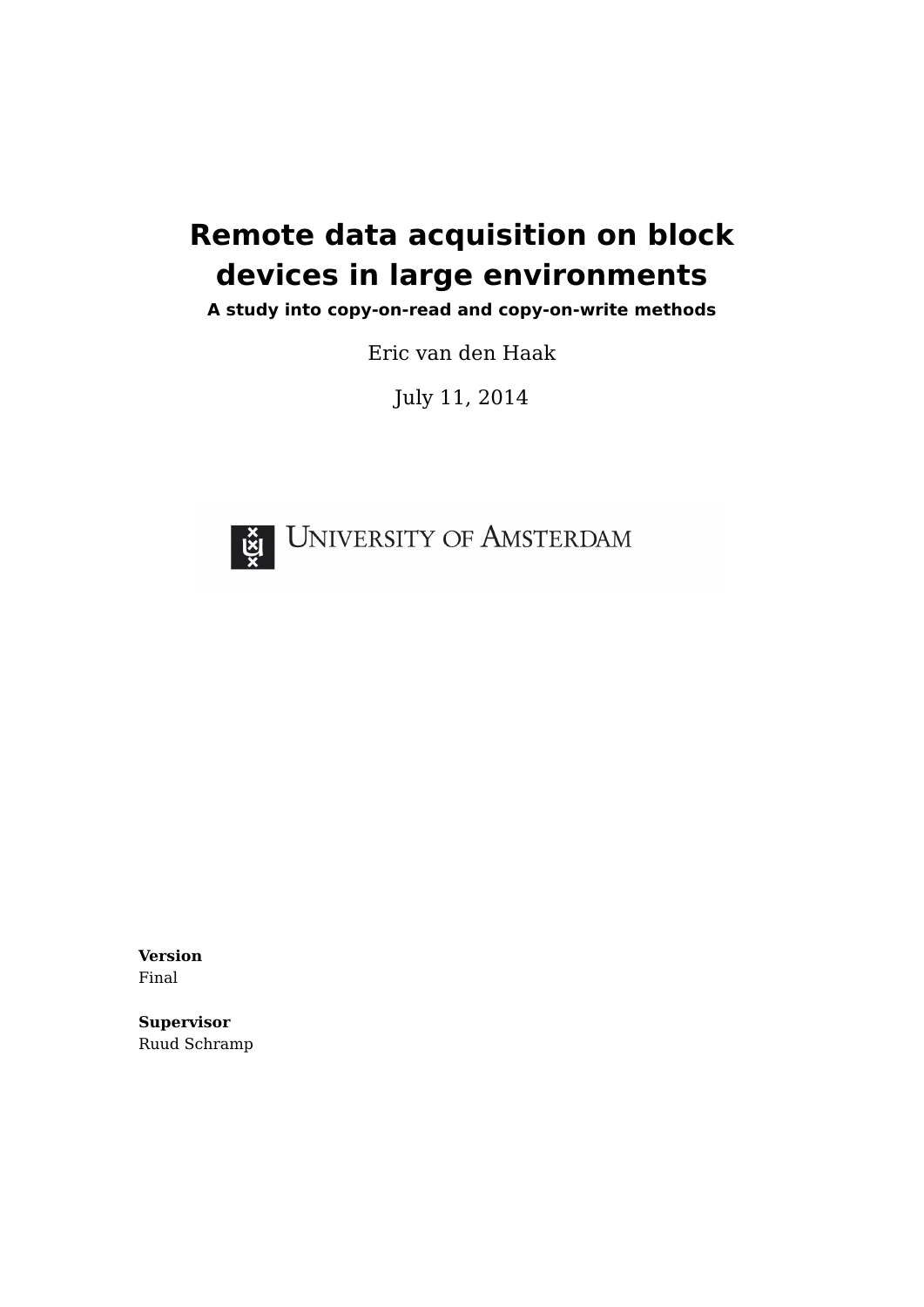# **Abstract**

This research is performed to aid in remote forensics on large environments. It is becoming more difficult each day to store copies of all available data locally to perform acquisition onto. Therefore, a method is desired that enables to store already (remote) read data into separate sparse-files locally. Another desire is the possibility to perform live forensics on remote data, for example booting an operating system from an external block device, without interfering with original data. Research has been done into existing methods that can do both copy-on-read and copyon-write simultaneously. Since no existing method was found that implements this concept, a concept is introduced called CoRaW (copy-on-readand-write) that implements both copy-on-read and copy-on-write simultaneously. Existing methods that have implemented either copy-on-read or copy-on-write are code-reviewed and have been tested upon their functionality. Finally, two different copy-on-read-and-write proof-of-concepts have been implemented based upon two of the found methods $^1$  $^1$ . Experiments were performed on live forensics as well as on data-integrity of locally stored data. Concluded is that both implemented proof-of-concepts can be used in a satisfactory way. However, Xmount is preferred because it has already been accepted within the forensics world and has a larger community.

 $1^1$ Proof-of-concepts can be found on github[\[8\]](#page-29-0).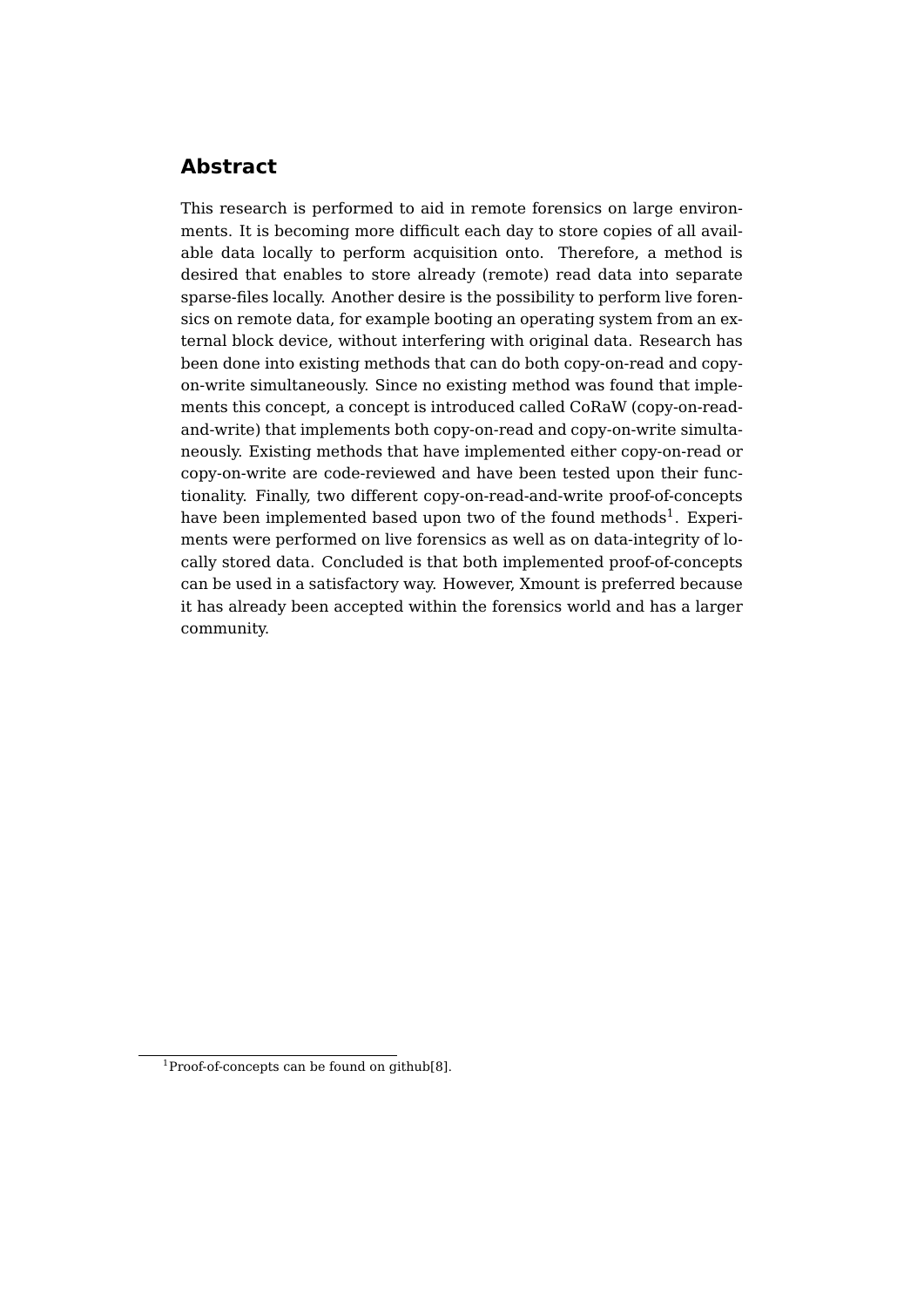# **Contents**

| 1. Introduction               | 3              |
|-------------------------------|----------------|
|                               | 3              |
|                               | $\overline{4}$ |
|                               | $\overline{4}$ |
| 2. Research                   | 5              |
|                               | 5              |
|                               | 7              |
|                               | 8              |
|                               | 9              |
|                               | 10             |
|                               | 14             |
|                               | 16             |
|                               | 16             |
|                               | 16             |
|                               | 17             |
|                               | 18             |
|                               | 19             |
|                               | 23             |
|                               | 24             |
| 3. Conclusion                 | 25             |
| 4. Future work                | 27             |
|                               | 27             |
|                               | 27             |
|                               | 27             |
| A. Test scripts               | 29             |
|                               | 29             |
|                               | 29             |
|                               | 29             |
|                               | 31             |
|                               | 32             |
| <b>B. Patched Xmount test</b> | 33             |
|                               | 33             |
|                               | 33             |
|                               | 34             |
|                               | 35             |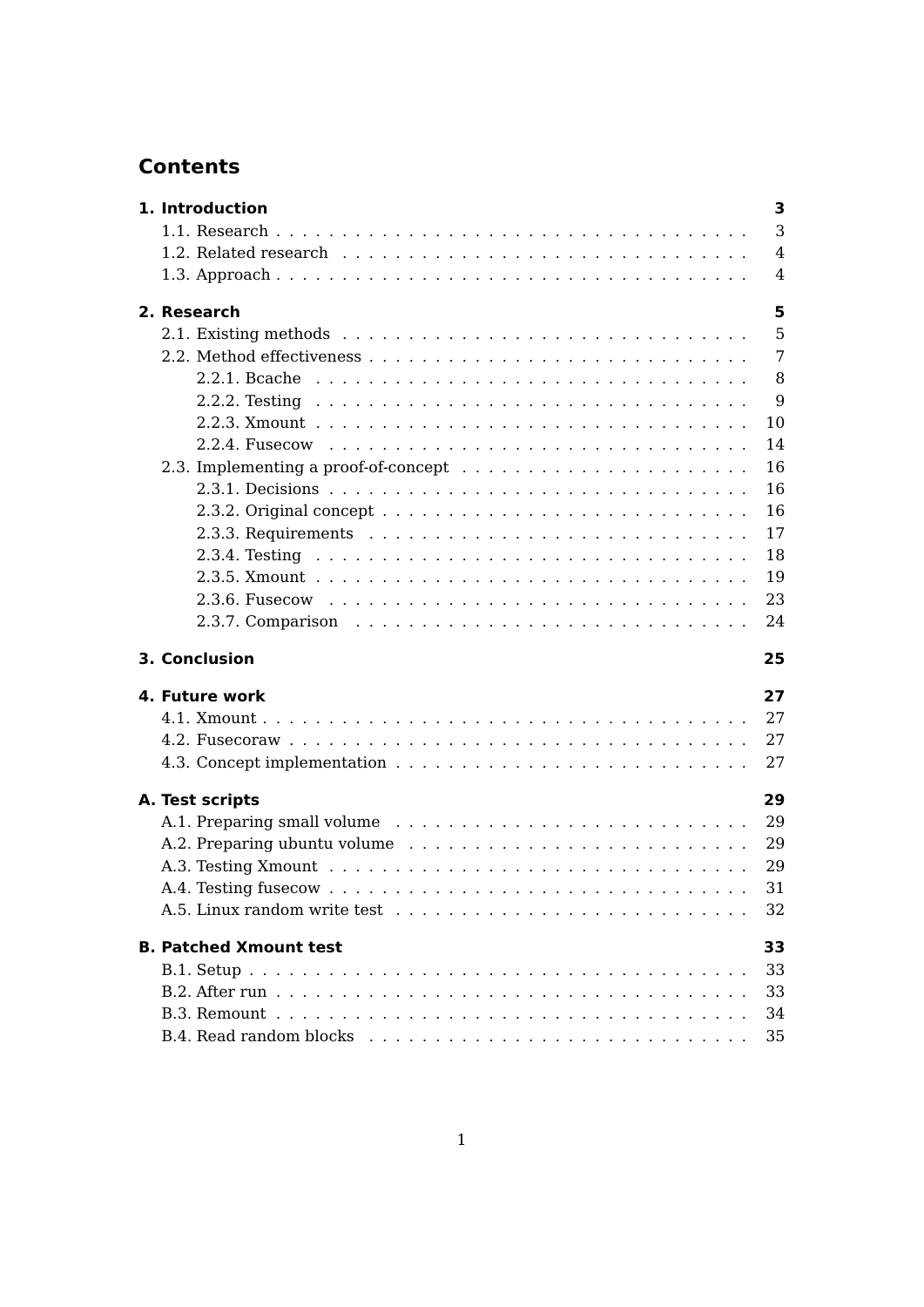| C. Patched fusecow test | 37 |
|-------------------------|----|
|                         |    |
|                         |    |
|                         |    |
|                         |    |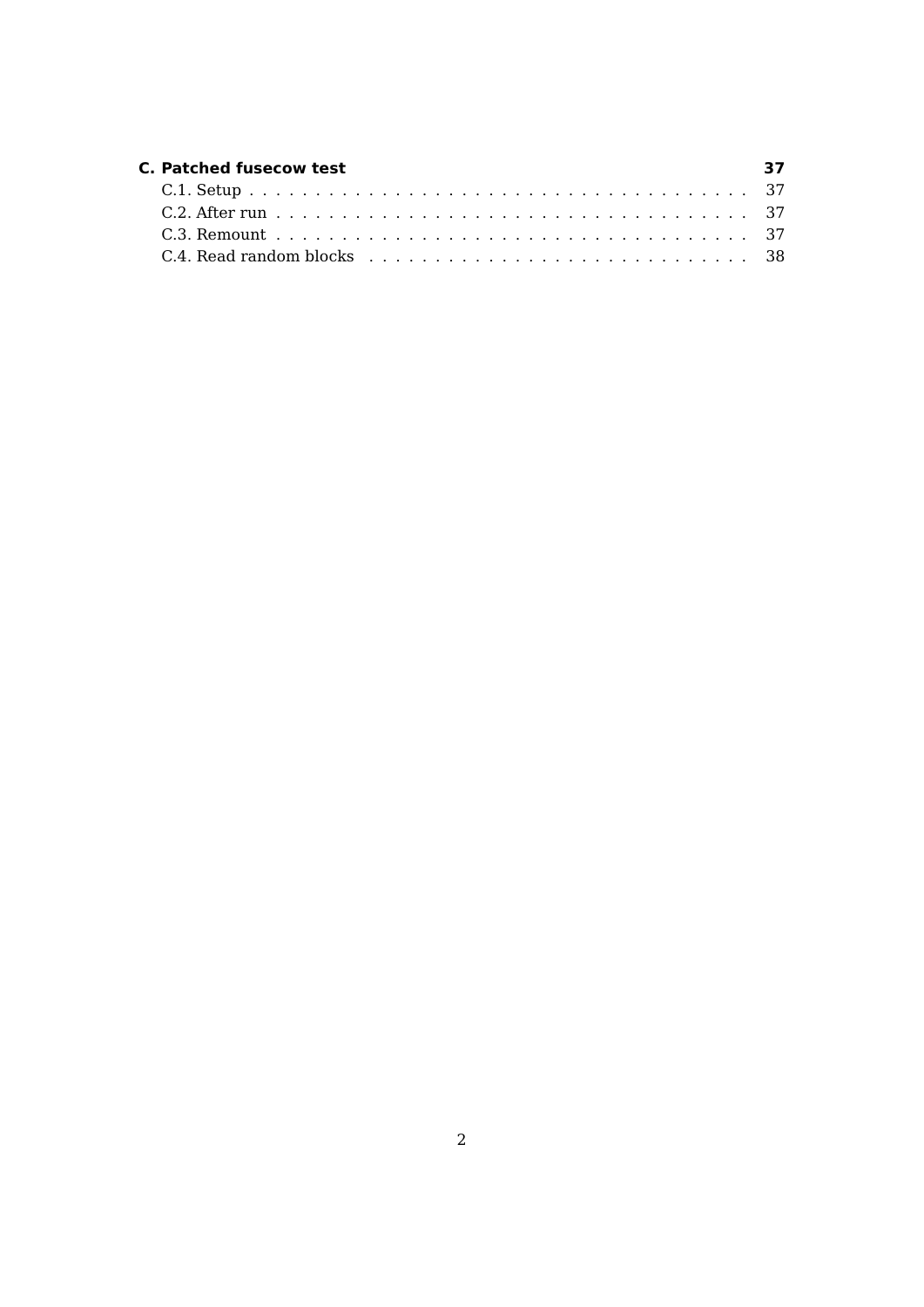# <span id="page-4-0"></span>**1. Introduction**

In modern days the amount of available data in data centers is enormous. In a forensics aspect, it is a daily growing challenge to get all of the data out of a data center in order to perform forensic research on it. The Netherlands Forensic Institute(NFI) has requested to perform research in order to find a solution to this problem by developing an "easy" way to remotely connect directly to the required hard drives of a certain system and be able to store only the required content necessary for forensics locally. This research has been divided into three sub-researches; a client, which should be a very small operating system bootable by CD or PXE that automatically connects the systems block devices to a server over a secure channel; a server, which offers to read this block devices in a smart way; and finally the acquisition part which can perform analyses on the acquired data.

### <span id="page-4-1"></span>**1.1. Research**

This research will focus upon the server part of the concept and mainly upon the block device level. As it is not always possible to copy all data, only necessary data should be transferred to the server's storage. In order to achieve this, a copy-onread(CoR) system combined with a copy-on-write system is desired. While copy-on-write(CoW)<sup>[2](#page-0-0)</sup> (file) systems already exist at large scale, for example fusecow[\[6\]](#page-29-1), it is hard to find copy-on-read (file) systems. A copy-on-read file system would allow only remotely read data to be stored locally, resulting in always having access to already read data. Ideally, a solution is found that can mount an existing block device that performs both CoW and CoR simultaneously.

This leads to the following research questions:

### **What is a good way to mount block devices read only and store read and changed data into separate sparse files?**

- What methods exist that allow copy-on-write and copy-on-read on block device level?
- Can these methods be effectively used to perform remote data acquisition while storing read and changed data locally?
- If necessary, how can an existing method be modified in order to meet the requirements of this research?

 $^{2}$ <https://en.wikipedia.org/wiki/Copy-on-write>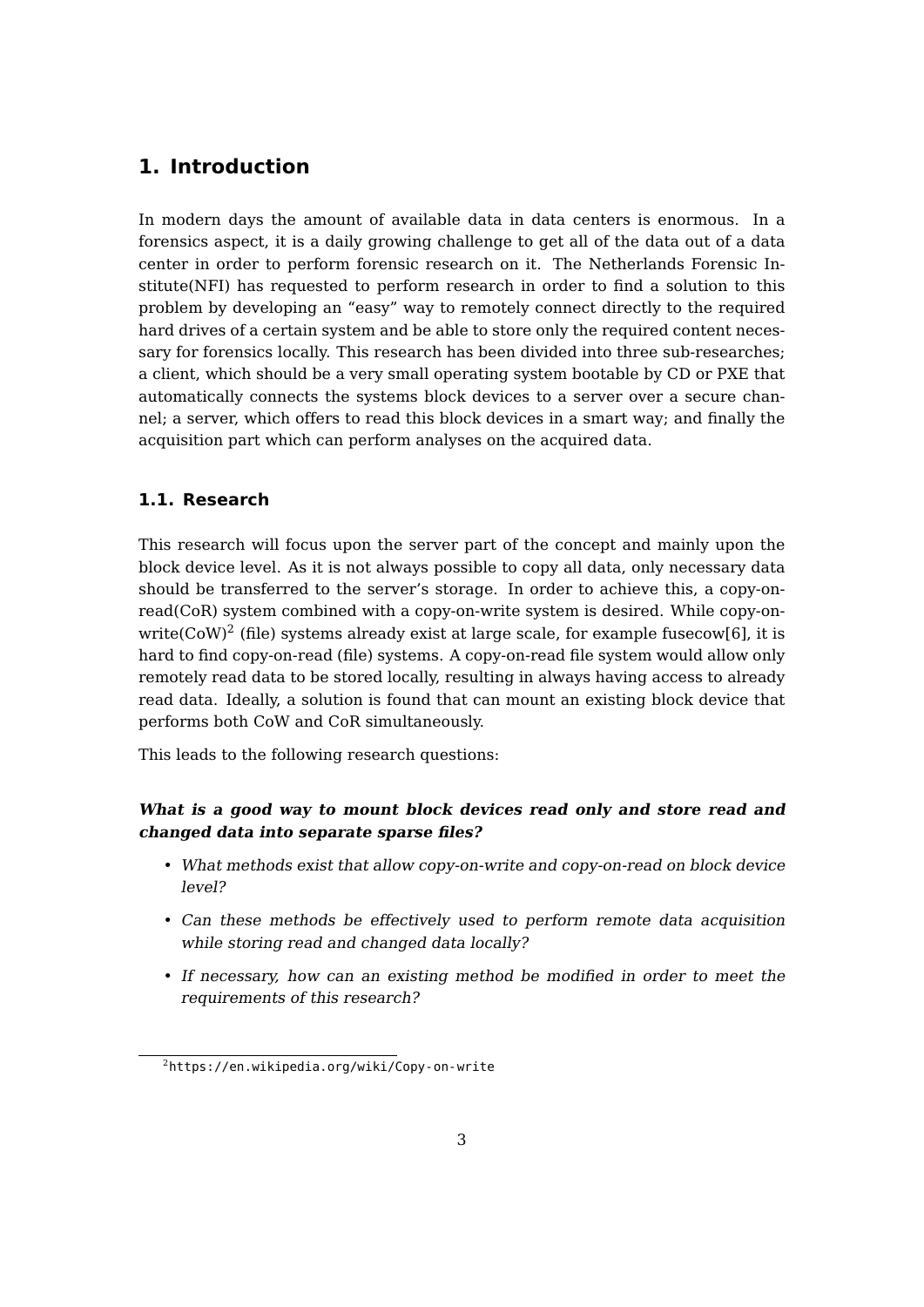### <span id="page-5-0"></span>**1.2. Related research**

Last month, researchers published an article about Liquid[\[9\]](#page-29-2), a proposed file system designed for large virtual machine clusters. The interesting part of this proposed file system is that it supports both copy-on-read as well as copy-on-write, which makes it very interesting to look into for this research.

An existing tool that is used in forensics is xmount[\[2\]](#page-29-3). Xmount allows to mount raw block device images but also supports EWF (Expert Witness Compression Format) and AFF (Advanced Forensic Format) files. Also, it allows for copy-on-write, so the images can be mounted and then booted via a virtual machine manager without interfering with the original image itself.

Recent studies of NIST[\[3\]](#page-29-4) indicate that proper methods that can aid in large environment forensics are demanded. Among found problems are the sheer volume of the media, the lack of ability to respond from more than one physical location in a relative short time and validation of the forensics image. The aim of this research is to provide an effective, yet proper method to aid in forensics on a large scale.

### <span id="page-5-1"></span>**1.3. Approach**

First, a literature study will be performed regarding existing copy-on-read and copyon-write systems. The next step is to research if they are sufficient (or can be combined in an efficient way) to aid in remote data acquisition. Finally, if no sufficient method is found, research will be performed upon finding a new method. The result will be implemented in a proof of concept.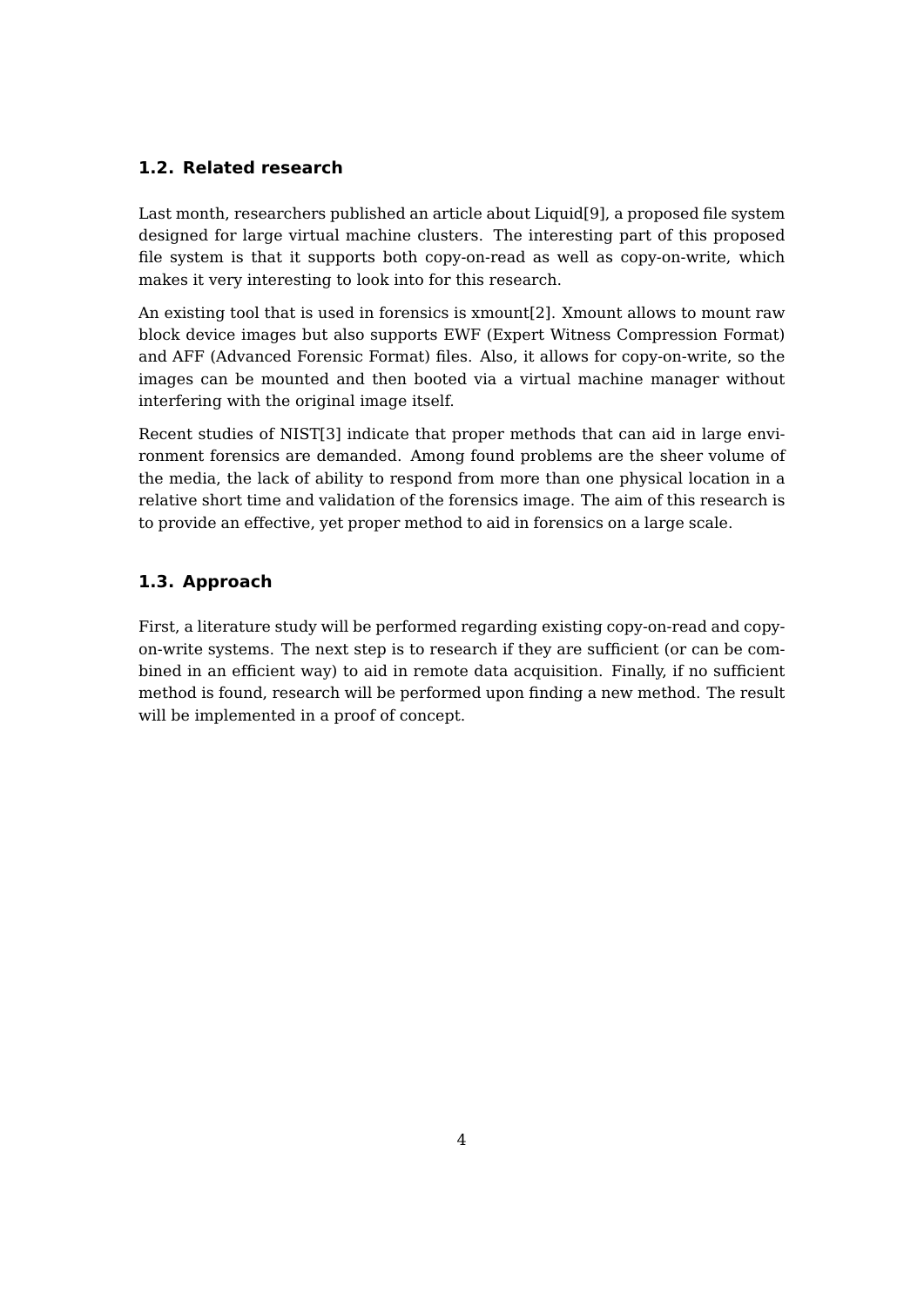# <span id="page-6-0"></span>**2. Research**

This section describes the research that has been performed.

#### <span id="page-6-1"></span>**2.1. Existing methods**

In this section, existing methods of mounting block devices are analyzed. Next section will go further into each found method. Methods described in this section are those found that might aid in the problem this research tries to solve. Subsections describe how and why. Each of the methods found operates on block device level. This is required as it does not interfere with on-lying file system.

#### **FUSE**

FUSE[\[7\]](#page-29-5) is a framework that allows user space file systems to be build upon. Because FUSE allows to implement a file system relatively "easy" and it does not re-quire a user to be root to operate in user space, FUSE is very popular<sup>[3](#page-0-0)</sup>. FUSE itself is not an immediate solution, but a possible method to build a solution upon. Figure [1](#page-6-2) gives an impression of how FUSE works. In this example, a "hello world" file system is used.

<span id="page-6-2"></span>

Figure 1: FUSE working. (Source: [https://en.wikipedia.org/wiki/File:FUSE\\_](https://en.wikipedia.org/wiki/File:FUSE_structure.svg) [structure.svg](https://en.wikipedia.org/wiki/File:FUSE_structure.svg))

 $3A$  list of FUSE based file systems can be found at [http://sourceforge.net/apps/mediawiki/](http://sourceforge.net/apps/mediawiki/fuse/?title=FileSystems) [fuse/?title=FileSystems](http://sourceforge.net/apps/mediawiki/fuse/?title=FileSystems)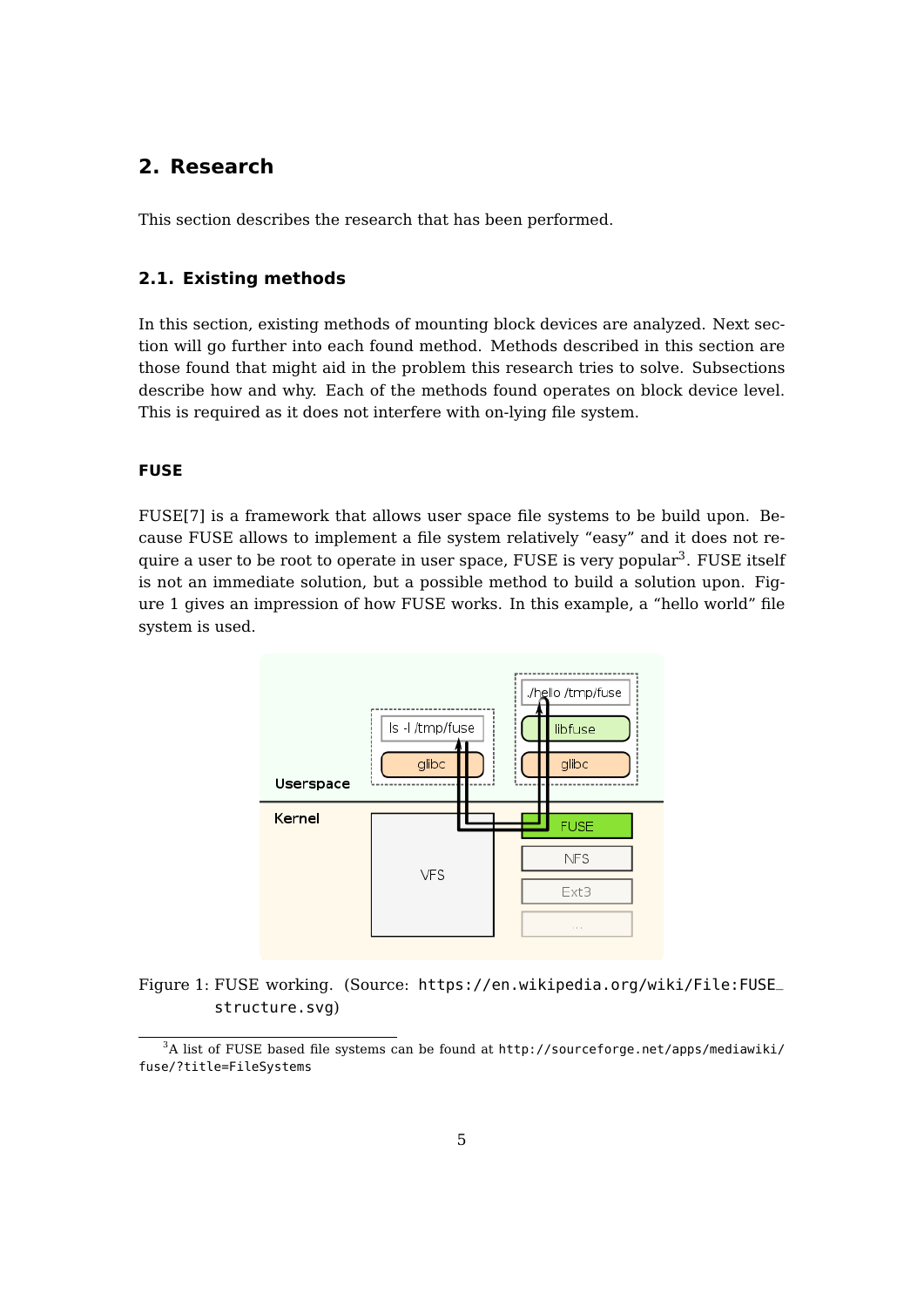#### <span id="page-7-0"></span>**Xmount**

Xmount[\[2\]](#page-29-3) is an open source tool used in forensics that allows to convert different hard disk images on the fly. It supports raw images (for example those made with the dd tool<sup>[4](#page-0-0)</sup>) but also forensic specific disk images (see section [1.2\)](#page-5-0). It also supports copy-on-write. This means that the tool is out-of-the-box suitable to mount disks and boot from them to inspect the operating system that the image contains while in a running state without interfering with the original data. Xmount is build upon FUSE and is open source. As Xmount in its current state does not allow copy-onread, it might be possible that this functionality can be added by modifying the source code.

#### <span id="page-7-1"></span>**Fusecow**

Another open source FUSE based tool is fusecow[\[6\]](#page-29-1). Fusecow does nothing more than providing a copy-on-write functionality for a block device or an image. Fusecow itself is also an open source tool and can thus be modified. Authors indicate that it is currently slow, unstable and has a limitation that it cannot grow files yet. As it supports copy-on-write and it also seems to be a small program (only having 468 lines of code), it seems useful to look into.

#### **Bcache**

Bcache[\[5\]](#page-29-6) is a block layer cache operating within the Linux kernel and is also open source. It is designed to use a solid state drive (SSD) combined with an ordinary hard disk drive (HDD) to gain benefits from both the SSD's speed as the HDD's capacity. It performs copy-on-read from one block device (usally an HDD) towards another (usually an SSD) and uses the copied data as cache. Since Linux kernel version 3.10, Bcache is included into the mainline[\[1\]](#page-29-7). While the functionality is originally designed for caching purposes, it might be suitable for this research when it is combined with copy-on-write.

#### **Liquid**

A proposed file system is Liquid[\[9\]](#page-29-2). As of writing this report, no existing implementation could be found. As writing an entire implementation is beyond the scope of this research, further research into liquid has been renounced.

<sup>4</sup> [https://en.wikipedia.org/wiki/Dd\\_\(Unix\)](https://en.wikipedia.org/wiki/Dd_(Unix))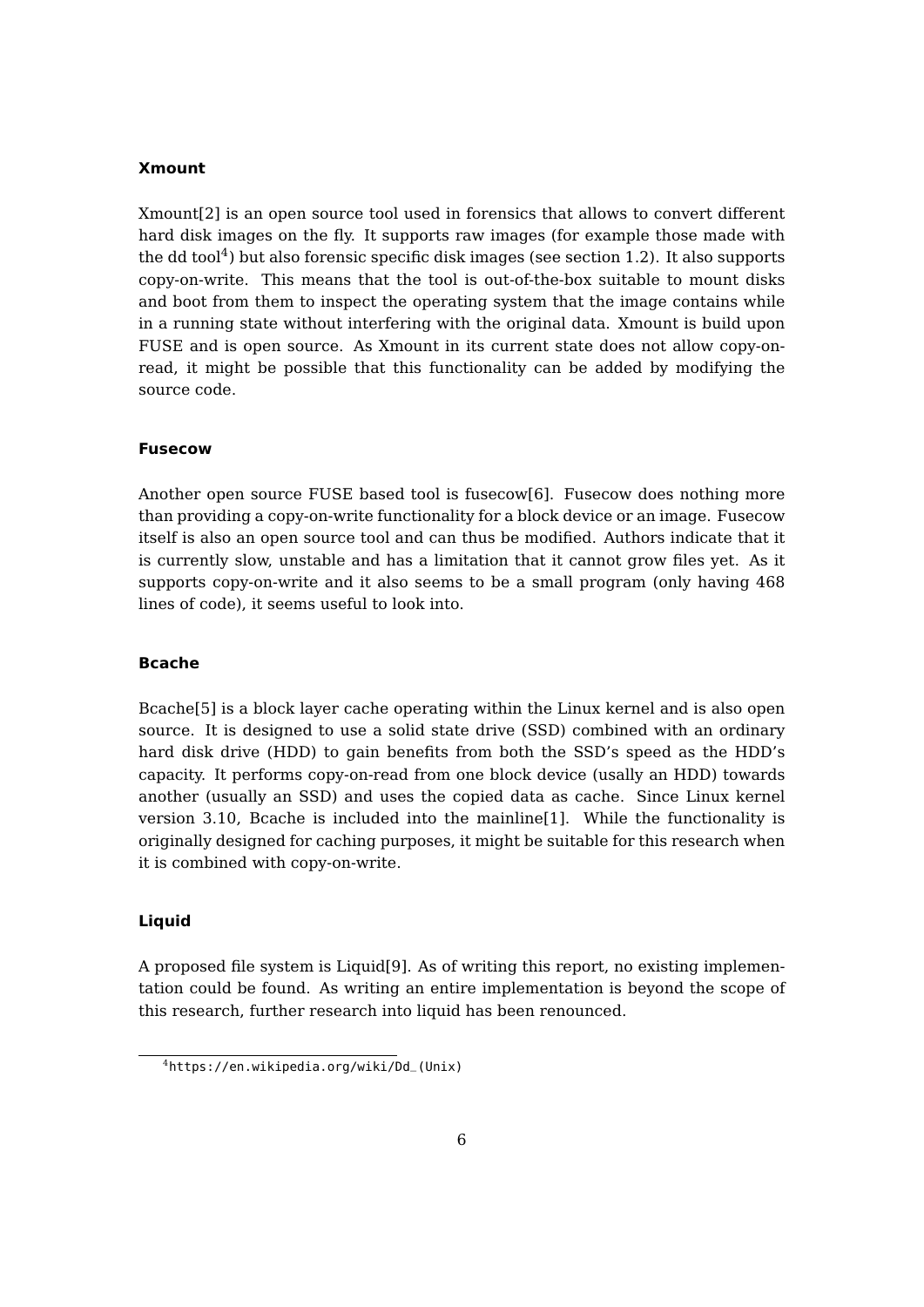### <span id="page-8-0"></span>**2.2. Method effectiveness**

Currently, no existing method is found that allows to do both copy-on-read and copyon-write simultaneously. As of now, each method can theoretically act as either the copy-on-write(CoW) or copy-on-read(CoR) layer (figure [2\)](#page-8-1). As it is very desirable to have one method that allows both techniques, existing methods will be analyzed upon their designed functionality and will be code reviewed. The findings from the analysis will be used to develop a copy-on-read-and-write<sup>[5](#page-0-0)</sup> method (figure [3\)](#page-9-1).

<span id="page-8-1"></span>

Figure 2: Copy-on-read combined with copy-on-write, initial read.

<sup>5</sup>Hereby introduced as CoRaW.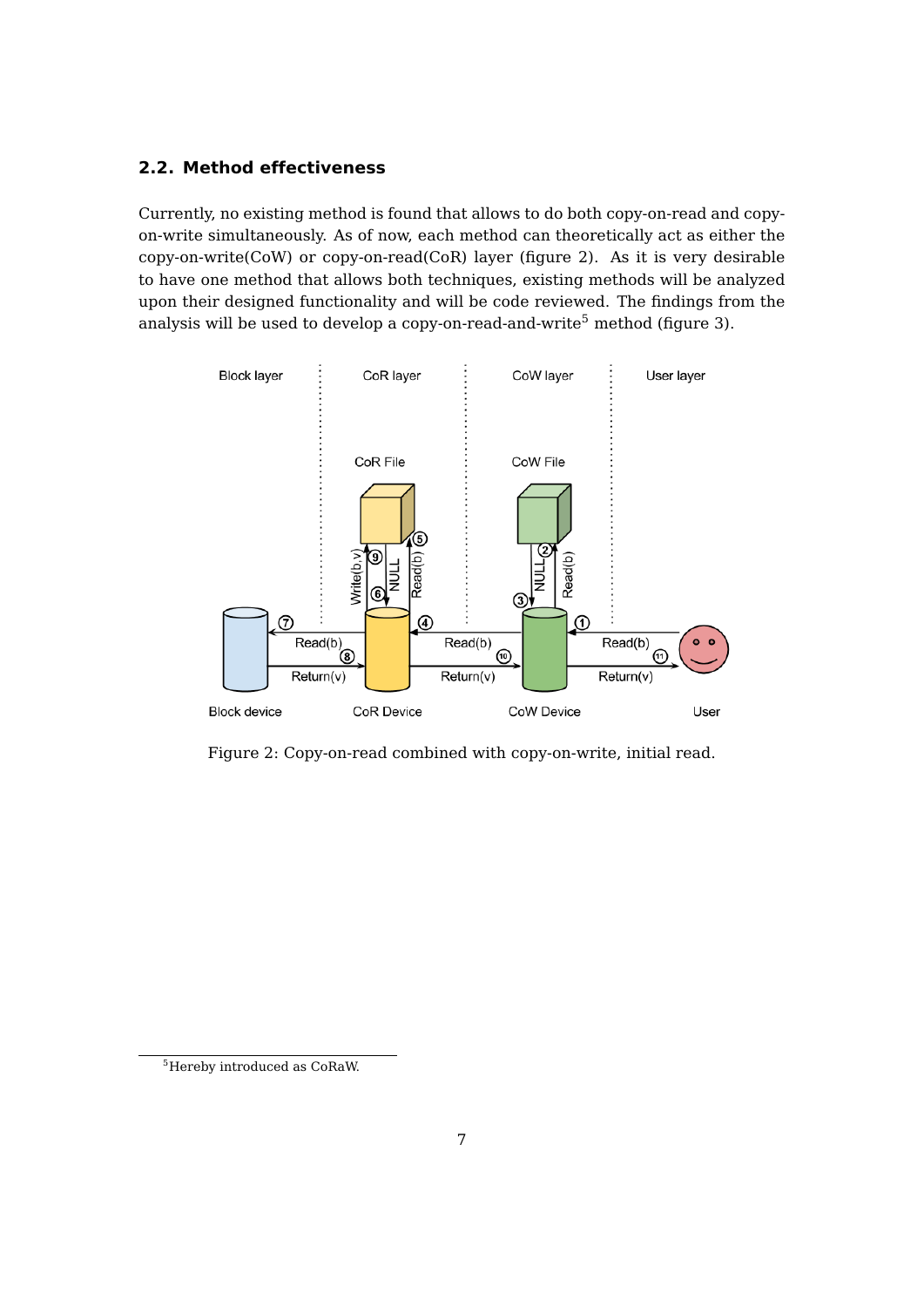<span id="page-9-1"></span>

Figure 3: Copy-on-read-and-write, initial read.

#### <span id="page-9-0"></span>**2.2.1. Bcache**

Bcache is a kernel level operating method that allows to cache reads from one block device towards another (copy-on-read), designed to combine the storage capacity of a hard disk drive along with the speed of a solid state drive. While this method looks very promising for this research, an issue is found regarding forensics. In order to make Bcache work on a not already configured Bcache device, some changes have to be written to the block device. A possibility would be to add a copy-onwrite layer in between, but that does not fit into the goal of this research. This is due to the fact that the copy-on-read sparse file should only contain data that is identical to that on the source block device. Therefore, further research into Bcache is renounced.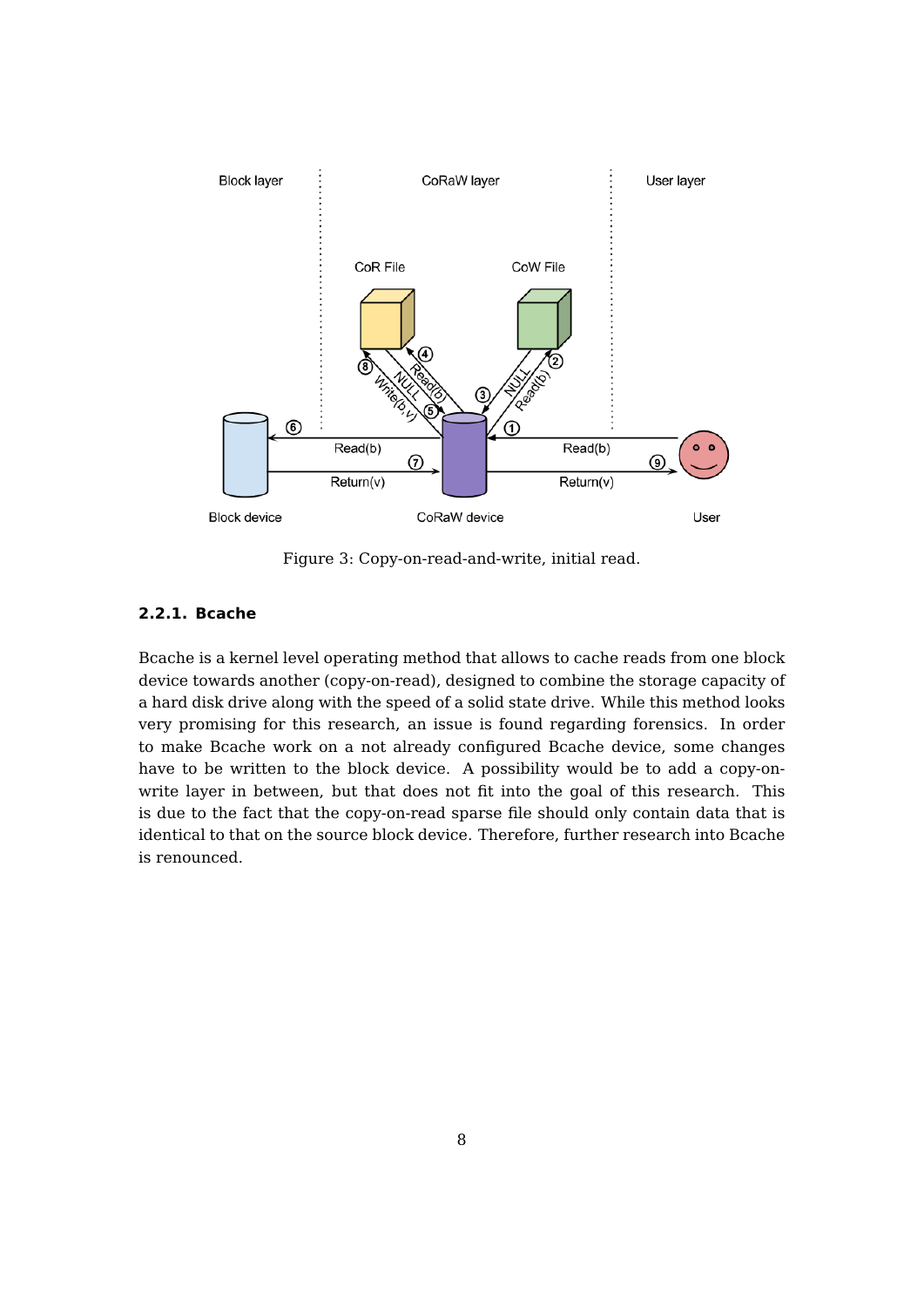#### <span id="page-10-0"></span>**2.2.2. Testing**

As further research into Bcache is renounced, methods that are left to research are copy-on-write techniques only. Therefore, experiments are done regarding copy-on-write. In order to test these methods, a small logical volume<sup>[6](#page-0-0)</sup> was created (appendix [A.1\)](#page-30-1) as well as a large logical volume(appendix [A.2\)](#page-30-2) that is used for an Ubuntu[\[4\]](#page-29-8) server installation. The small image serves a purpose for testing the working of the method itself as the large image serves a purpose for a "real" scenario test. The used virtualisation technique is KVM(Kernel-based Virtual Machine) $^7$  $^7$ . The following tests will be performed to test the methods.

#### **File system test**

The small block device will be mounted via the researching method and will be modified. The original file system should not be affected and changes should be persistent while continuing using the same copy-on-write files.

#### **Block level test**

The large block device will also be mounted via the visiting method and will be used to boot the Ubuntu server installation. As in the former test, booting and using the operating system should not interfere with the original block device and changes should be persistent. To test this, some random writes (see appendix [A.5\)](#page-33-0) will be performed within the running system. Reading is already tested because the operating system has to boot from the block device.

 $^6$ [https://en.wikipedia.org/wiki/Logical\\_volume\\_management](https://en.wikipedia.org/wiki/Logical_volume_management) 7 [http://www.linux-kvm.org/page/Main\\_Page](http://www.linux-kvm.org/page/Main_Page)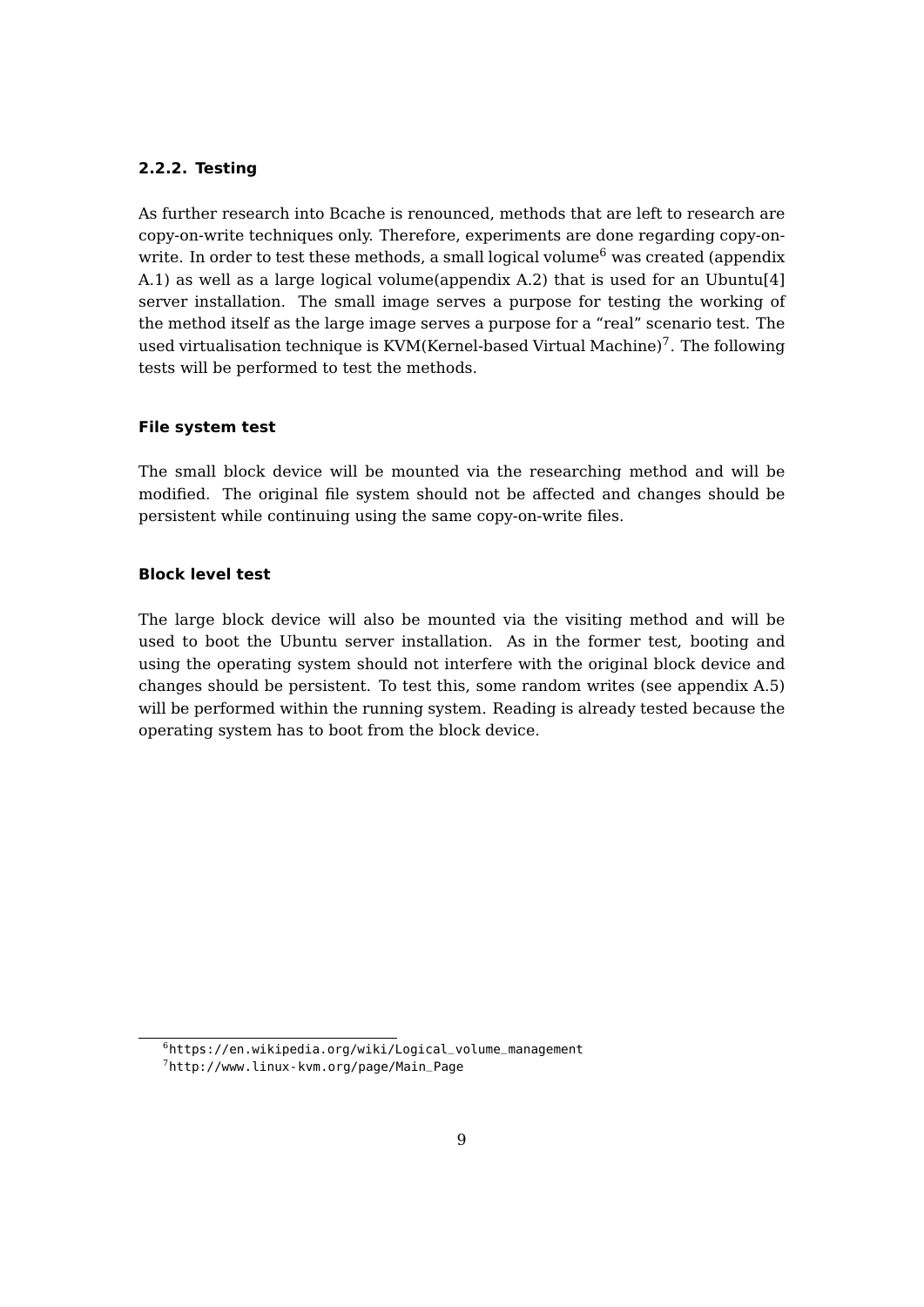### <span id="page-11-0"></span>**2.2.3. Xmount**

Xmount allows, as already described in section [2.1,](#page-7-0) copy-on-write via a cache file. Figures [4](#page-11-1) and [5](#page-12-0) show the global working of Xmount.

<span id="page-11-1"></span>

Figure 4: Xmount with cache file - initial read.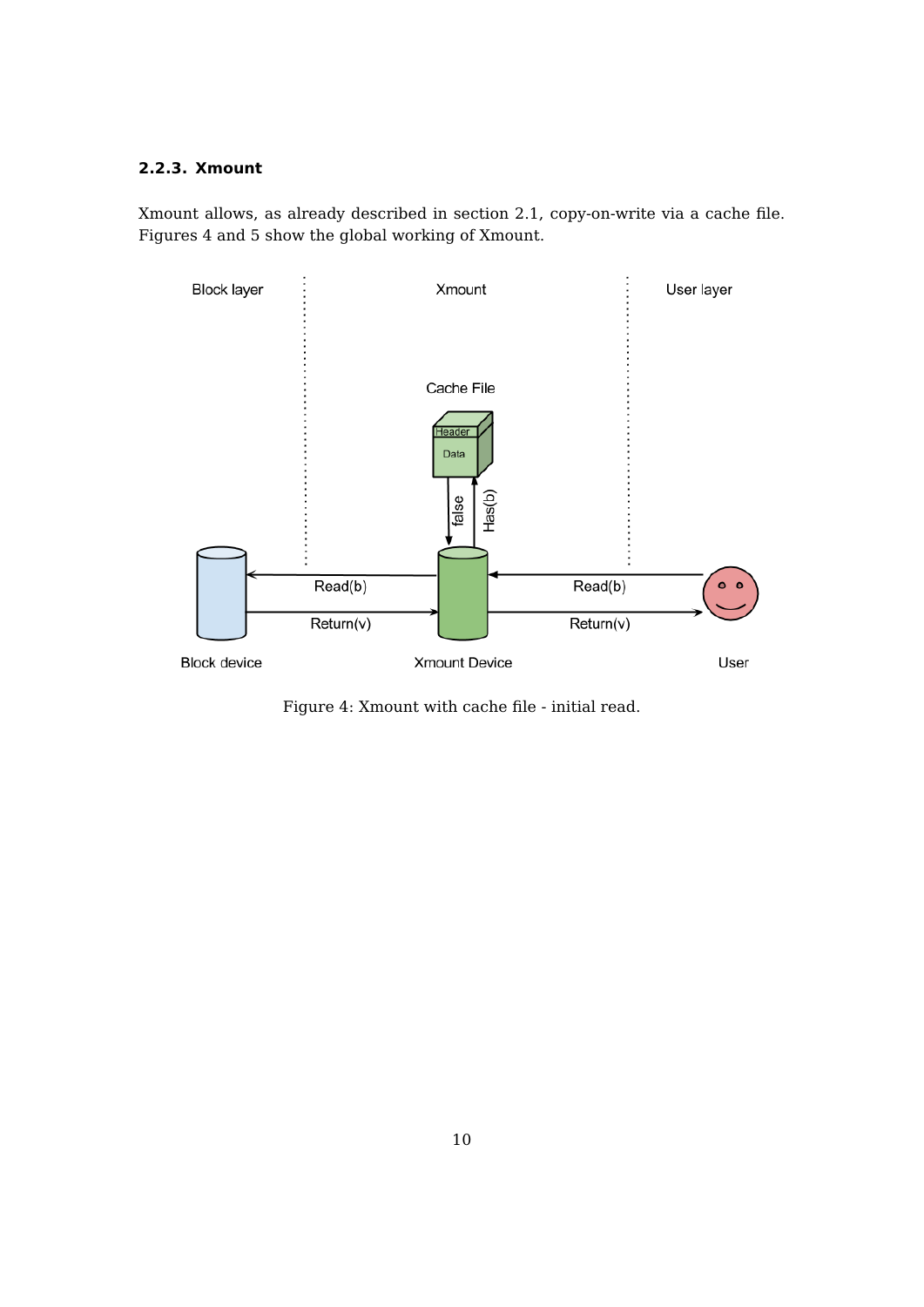<span id="page-12-0"></span>

Figure 5: Xmount with cache file - initial write.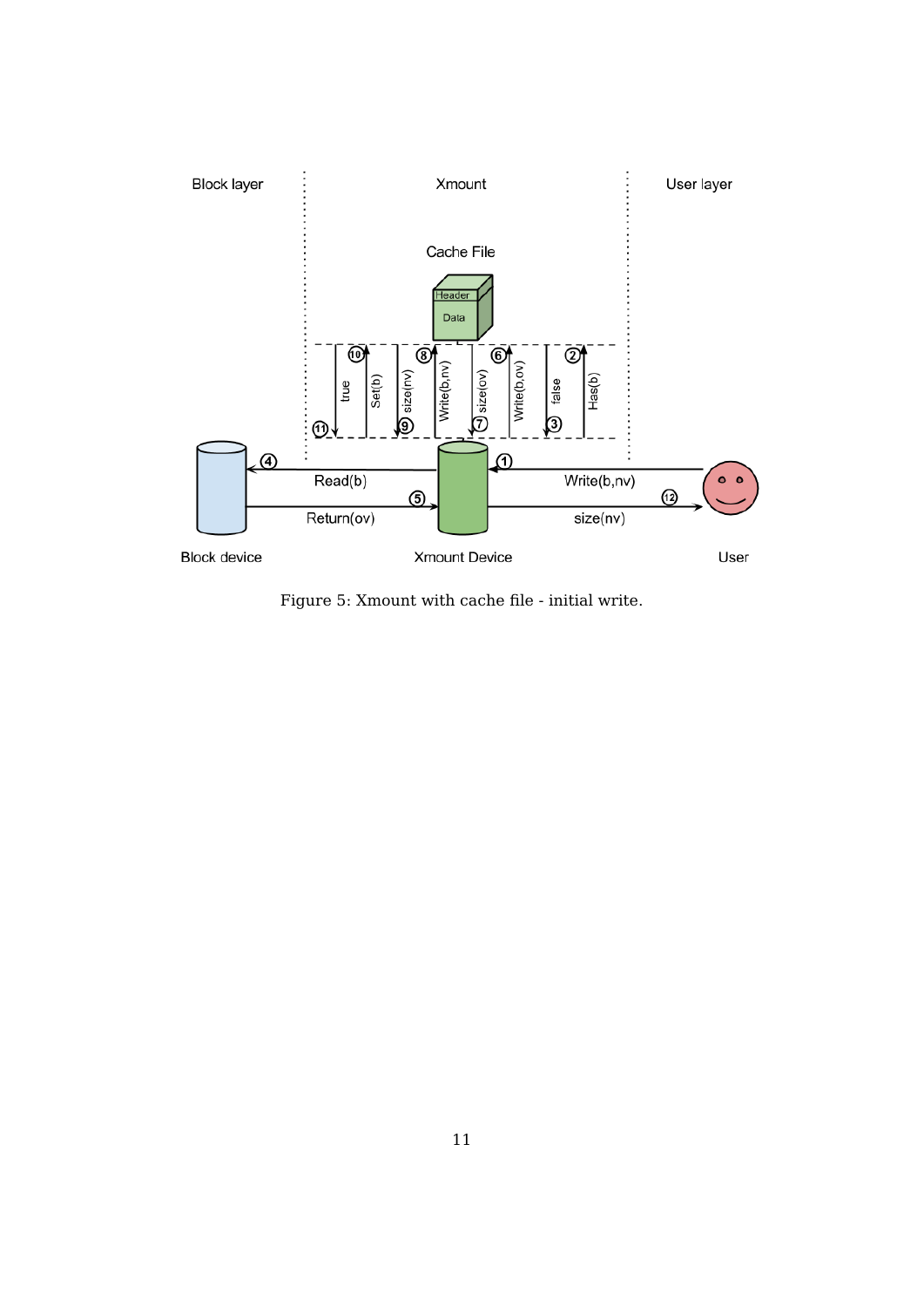#### **Code**

Sourcecode of Xmount is well organized and commented. The code can be learned relatively quick and thus be modified for copy-on-read.

```
1 / ** GetVirtImageData:
3 \times Read data from virtual image
   *
 5 * Params:
   * buf: Pointer to buffer to write read data to (Must be preallocated!)
      offset: Offset at which data should be read
      size: Size of data which should be read (Size of buffer)
9 *
   * Returns:
11 * Number of read bytes on success or "-1" on error
   */
13 static int GetVirtImageData(char *buf, off_t offset, size_t size) {
15 ...
17 if(XMountConfData.Writable==TRUE &&
        pCacheFileBlockIndex[CurBlock].Assigned==TRUE)
19 {
        // Write support enabled and need to read altered data from cachefile
21 if(fseeko(hCacheFile,
                 pCacheFileBlockIndex[CurBlock].off_data+BlockOff,
23 SEEK_SET)!=0)
        {
25 LOG_ERROR("Couldn't seek to offset %" PRIu64
                   " in cache file\n")
27 return -1;
        }
29 if(fread(buf,CurToRead,1,hCacheFile)!=1) {
         LOG_ERROR("Couldn't read data from cache file!\n")
31 return -1;
        }
33 LOG_DEBUG("Read %zd bytes at offset %" PRIu64
                 " from cache file\n",CurToRead,FileOff)
35 } else {
        // No write support or data not cached
37 if(GetOrigImageData(buf,
                          FileOff,
39 CurToRead)!=CurToRead)
        {
41 LOG_ERROR("Couldn't read data from input image!\n")
         return -1;
43 }
        LOG_DEBUG("Read %zd bytes at offset %" PRIu64
45 | Trom original image file\n", CurToRead,
                 FileOff)
47 }
      ...
```
Listing 1: Part of xmount.c[\[2\]](#page-29-3) that is responsible for block reading.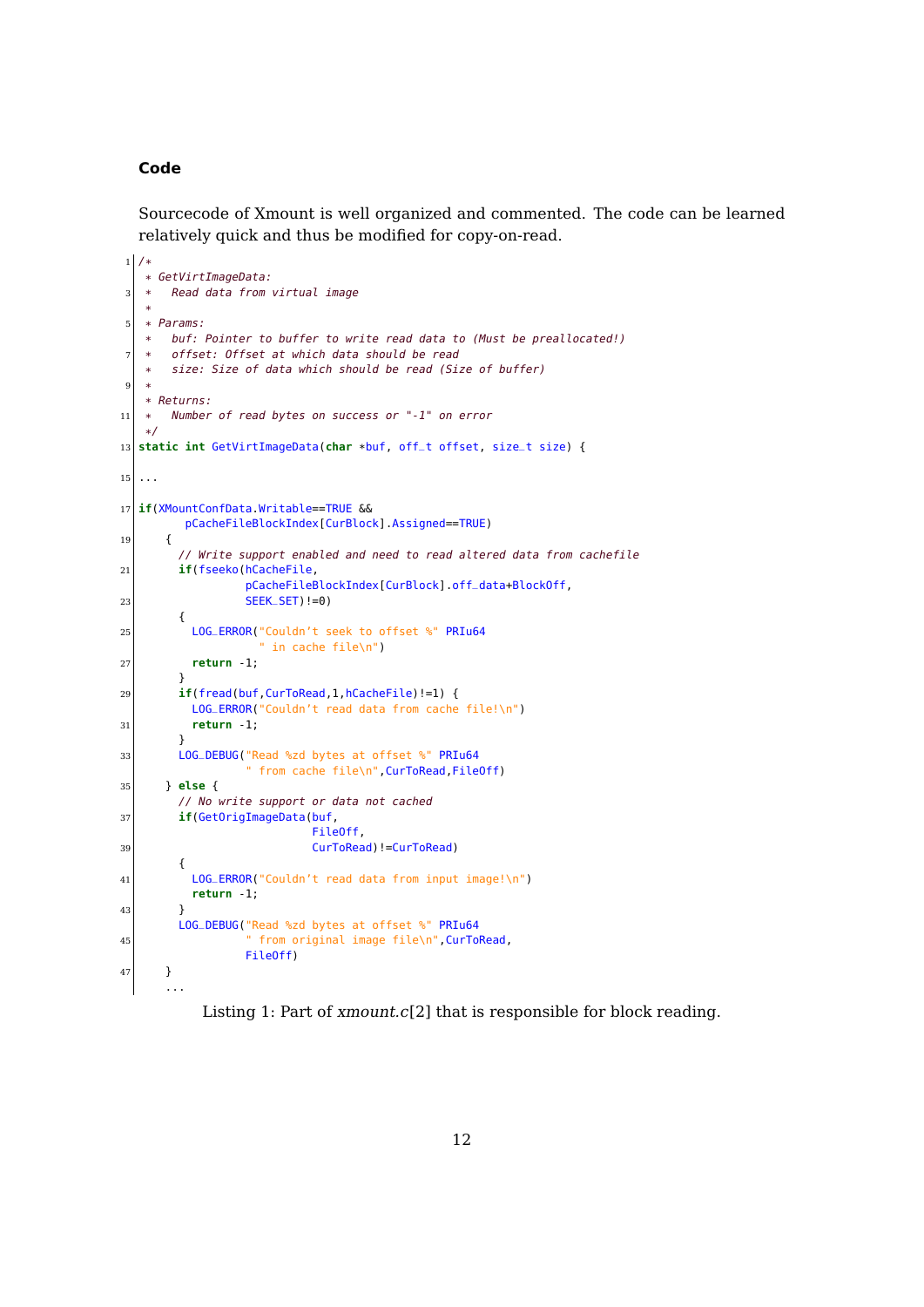When reading data, Xmount first checks whether the requested block is available in the cache file (listing [1,](#page-13-0) line 18), before reading it from the block device. Xmount stores a block index in the header of the cache file that keeps track of already written blocks. Xmount then reads the cached block from the cache file if available, or from the raw block device if not.

If a write action occurs, Xmount checks within the block header if the block is already present. If present, the block will be updated. If not, the original block will be copied from the raw block device to the cache file and will then be overwritten with the data of the write action.

By adding an additional check in the source code on line 35 (listing [1\)](#page-13-0) for a copyon-read file, desired behavior can be added. The working of the copy-on-read functionality differs from the copy-on-write method as only original data will be written to the copy-on-read file. When reading a block from the original block device, the block should be immediately stored within the copy-on-read file.

#### **Findings**

Xmount works as expected (see appendix [A.3](#page-30-3) for test and results). When used as a mapping device for the Ubuntu VM, the cache file grows along with the written data and is persistent. Xmount's file format for copy-on-write can be reused for copy-on-read functionality.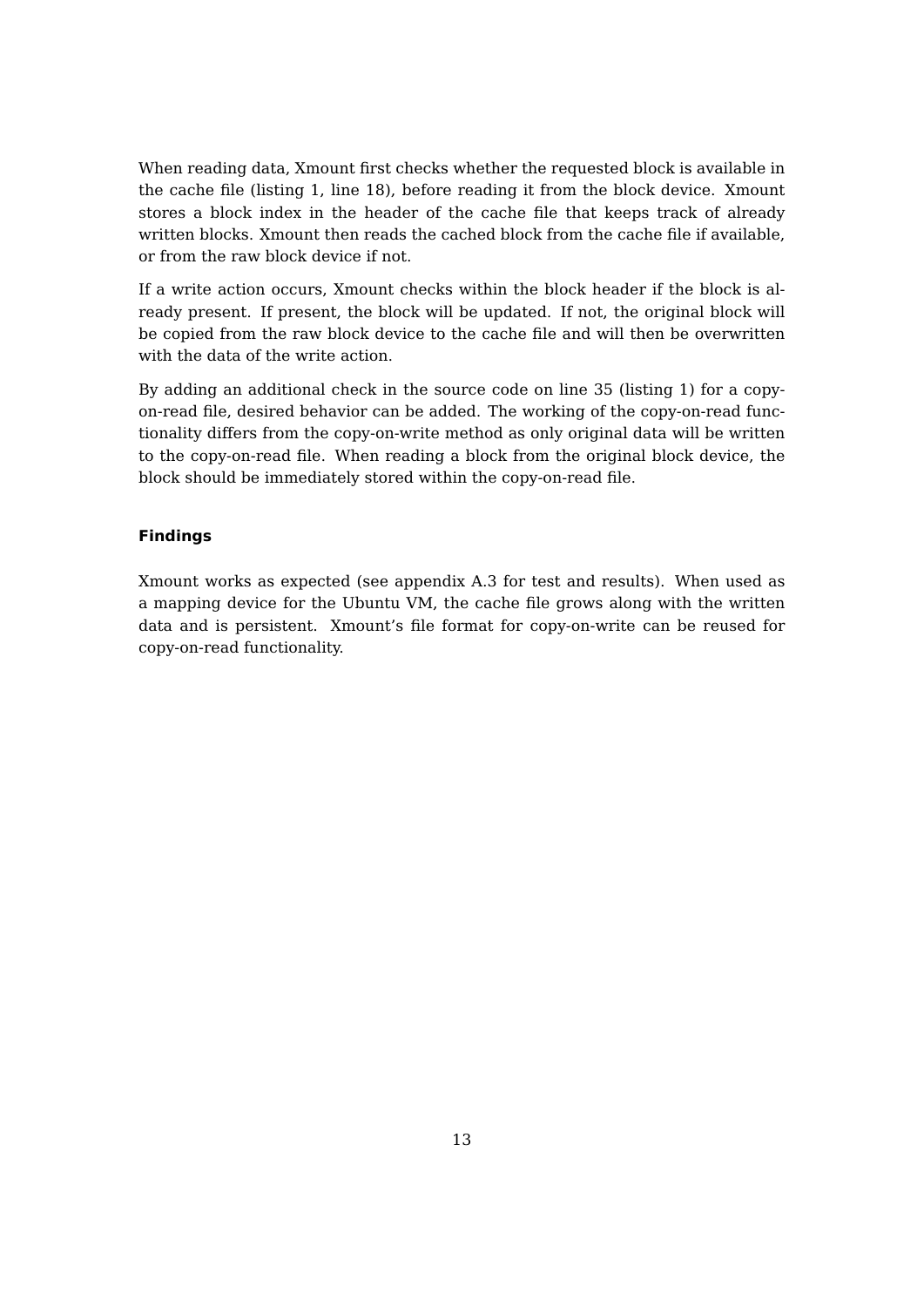#### <span id="page-15-0"></span>**2.2.4. Fusecow**

Fusecow is a very simple copy-on-write system. It works by providing a block device, mount point and copy-on-write file. As mentioned in section [2.1,](#page-7-1) authors state a few "problems"; fusecow is slow, unstable and has a limitation that it cannot grow files yet. The purpose of this research is acquisition on data in a forensics aspect, meaning that performance is not as important as getting the right data. However, having some performance is desirable.

#### **Code**

Fusecow's code is easy to read and understand. Fusecow operates by using a mapping file that keeps track of modified blocks combined with a separate copy-on-write file that contains the actual changed data (see images [6](#page-15-1) and [7](#page-16-0) for a global overview). As fusecow does not allow growing files, one can not change more blocks in the file system than originally exist. This does not have to be a problem as in data acquisition not many changes have to occur. For example, booting an operating system from an image should not fail because the image lacks the possibility of growing.

<span id="page-15-1"></span>

Figure 6: Fusecow - initial read.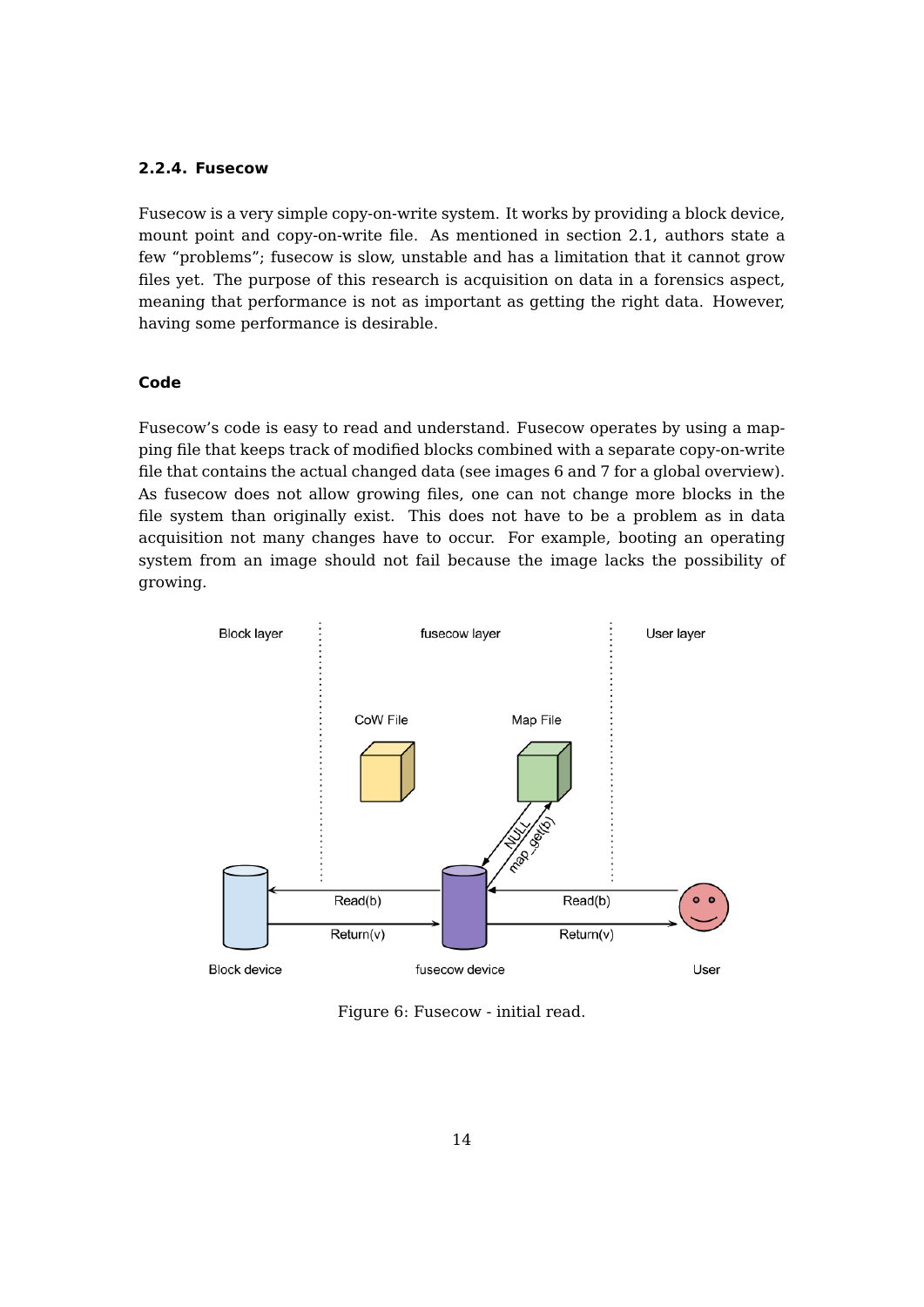<span id="page-16-0"></span>

Figure 7: Fusecow - initial write.

As with Xmount, implementing a copy-on-read functionality within fusecow is easily feasible. An additional mapping file and copy-on-read file, which would store already read block information and already read block data respectively, would be necessary.

### **Findings**

On the block device level, fusecow does a proper job. Changes are sufficiently stored within the copy-on-write file and are persistent (see appendix [A.4](#page-32-0) for tests and results). However, it is found that fusecow is not suited to be used as raw block device copy-on-write as non-root user. Default mount file will have 0600 as permissions and has not implemented the ability to changing these settings; "chmod: changing permissions of '/tmp/rp2/fsc.ubuntu.mnt': Function not implemented". When running KVM as root, the virtual machine can be started and copy-on-read works as expected.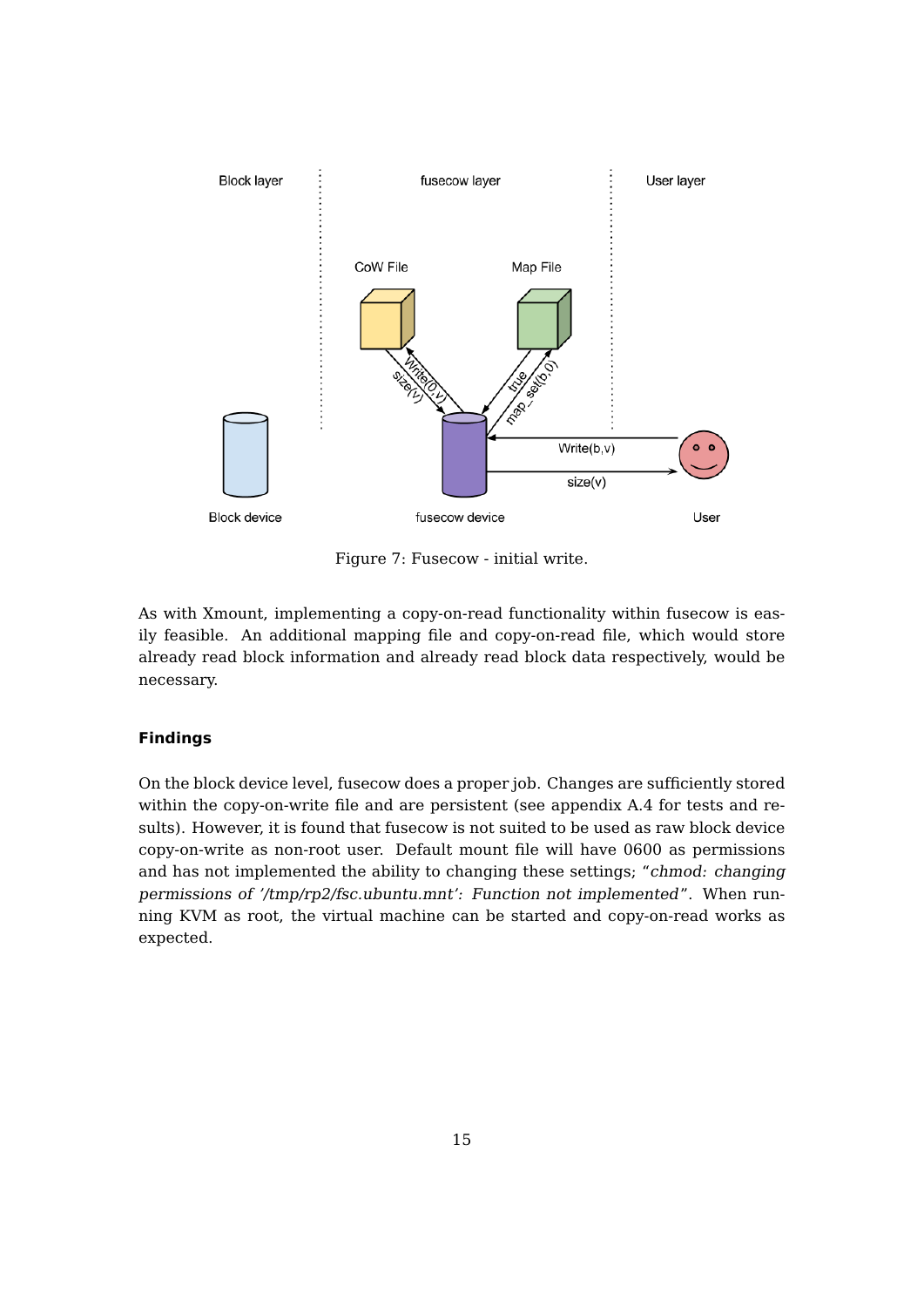### <span id="page-17-0"></span>**2.3. Implementing a proof-of-concept**

This section describes the research performed towards proof-of-concept implementations for a CoRaW (see section [2.2\)](#page-8-0) method.

### <span id="page-17-1"></span>**2.3.1. Decisions**

As found in former research to existing methods, the candidates left to develop a good method to perform copy-on-read-and-write are Xmount and Fusecow. As research into Bcache is renounced, more time is available to research implementations. Therefore, it has been decided that for both methods a proof-of-concept will be developed, that will be analyzed.

In order to determine a scope, it has been decided that each software will be able to store already read blocks into a separate file and will use that file to read from when a desired block is available within. Another demand is to be able to use an existing copy-on-read file read-only, so stored data can be retrieved, but nothing can be added.

#### <span id="page-17-2"></span>**2.3.2. Original concept**

As explained in the introduction (section [1\)](#page-4-0), this research focuses on a specific part of a larger concept. The larger concept consists of a client, server and acquisition part. The acquisition part actually reads and analyses blocks from the block device. This research is performed to find a good method that stores already read data from a (remote) block device into a sparse (copy-on-read) file. As the findings of the acquisition software are used to build a legal case, the copy-on-read file becomes the evidence as a result. Figure [8](#page-18-1) provides an overview.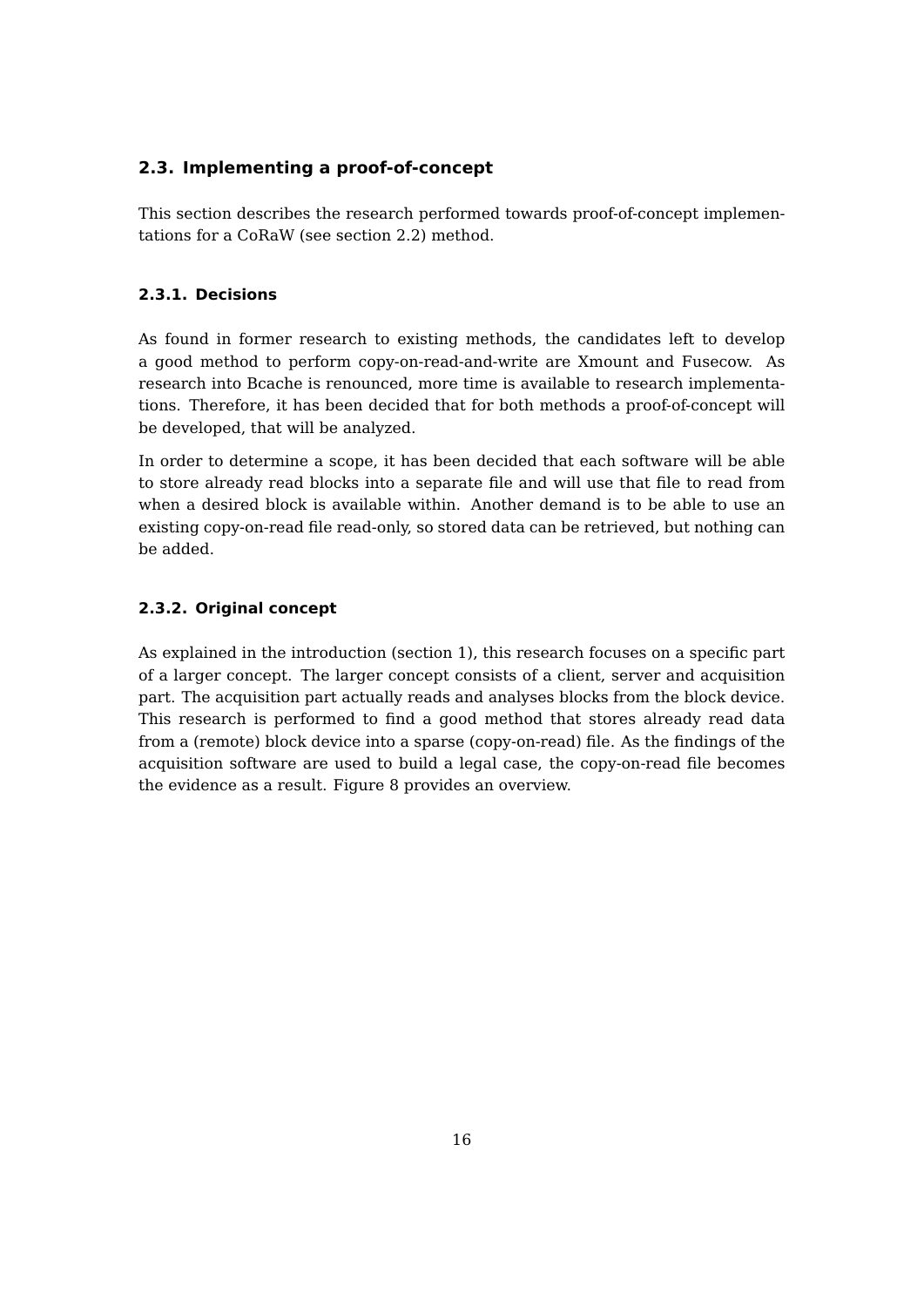<span id="page-18-1"></span>

Figure 8: Greater picture.

One or more clients connect to the server via a secure channel and enable the server to directly connect to their block devices via iSCSI. CoRaW software mounts the iSCSI device and Triage software performs acquisition. All analyzed (i.e. read), original data will be stored into a copy-on-read (CoR) file, which is the evidence file. This file will be stored in a secure environment for as long the forensic investigation is going on.

#### <span id="page-18-0"></span>**2.3.3. Requirements**

Based on the greater picture, the following requirements should be met;

#### - **Integrity**

Locally stored blocks have to be exactly the same as the corresponding blocks on the original device.

#### - **Storable format for copy-on-read file**

All evidence has to be stored. Having a sparse file that contains empty blocks can result in a problem regarding storing and/or copying. The use of existing methods of both Xmount and fusecow should prevent these problems as new added blocks are appended to the sparse file when they are written.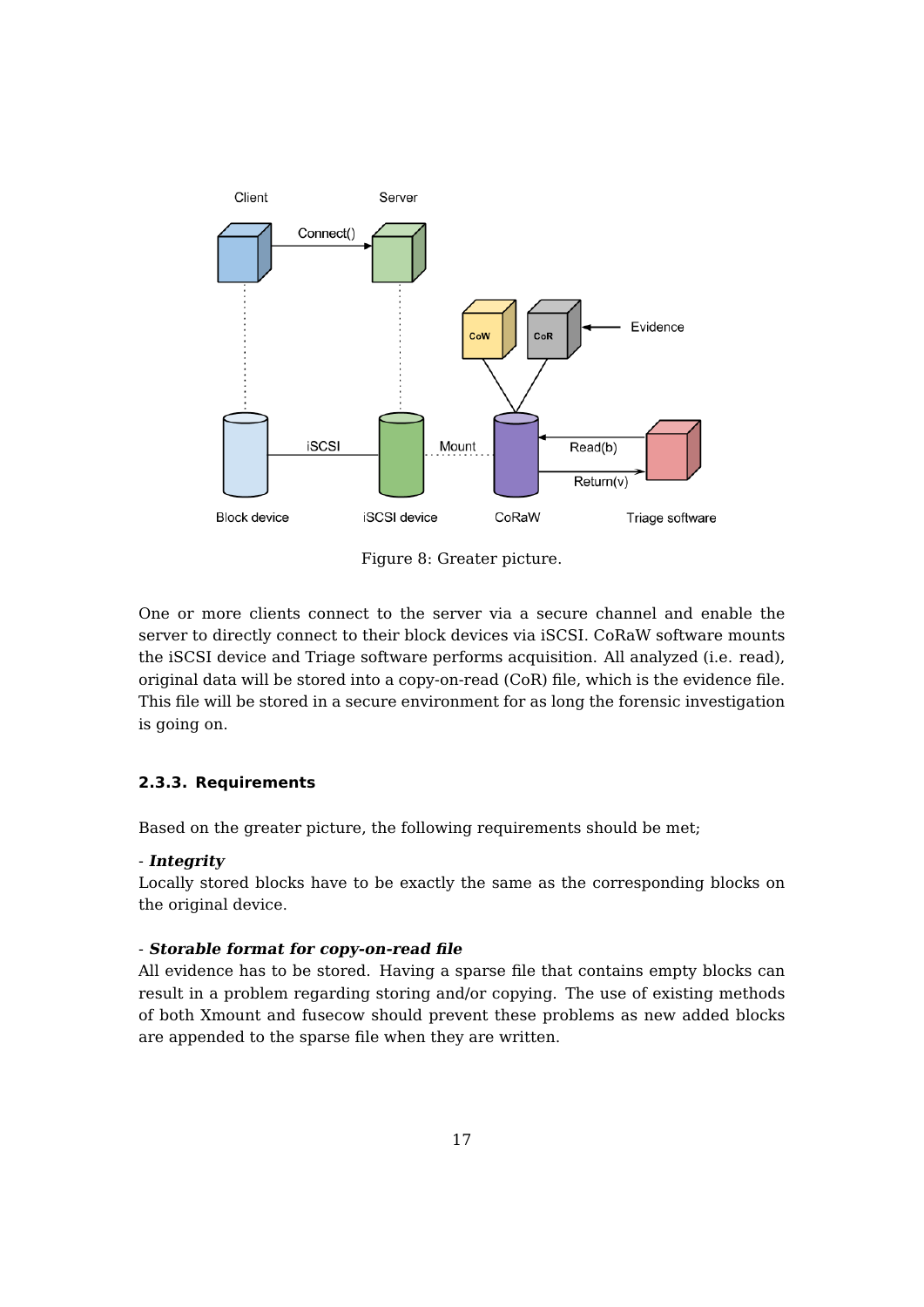#### - **Re-mountable copy-on-read file**

As this is the evidence file, a method has to be provided that enables reading it. Stored blocks should be present and unstored blocks should return 0x00.

### <span id="page-19-0"></span>**2.3.4. Testing**

In order to test the copy-on-read functionality, the Ubuntu installation is used. The idea is to boot the operating system and to login. After it has been running for a while, it has to be shut down and boot again without having the original image present. When no different actions are performed upon this next boot, everything should work as it worked in the former boot sequence. As the developed method will be a proof of concept, some tricks might be needed to remount the block device.

Since perhaps the most important requirement is that stored data is persistent, already backed-up data should be exactly the same as the original. Therefore the second test is to read the same randomly chosen blocks in multiple scenarios:

- Raw block device
- Mount point after mounting the raw block device for the fist time
- Mount point after re-mounting without having the original block device present

If everything works as designed, read blocks should be identical in all cases.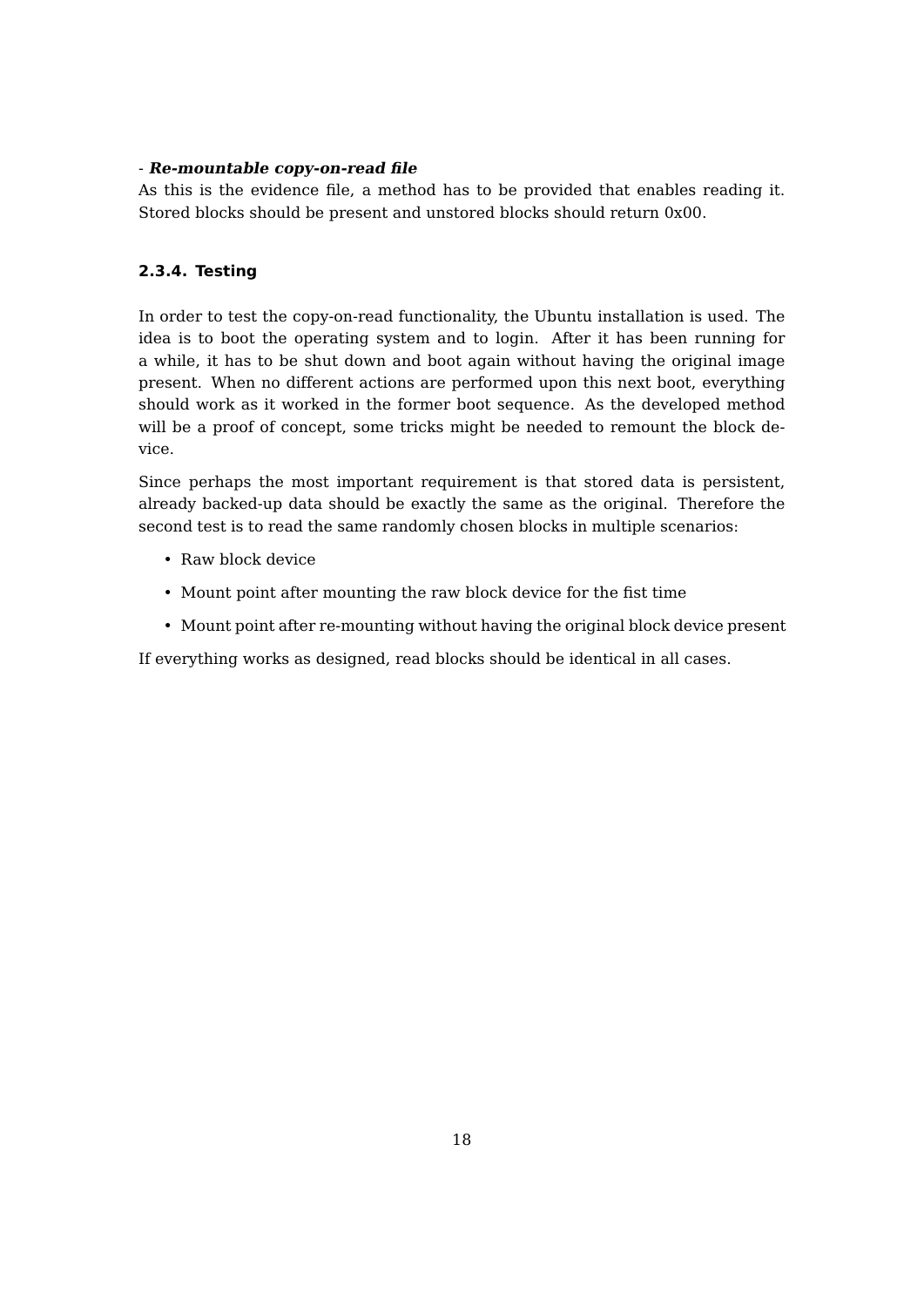### <span id="page-20-0"></span>**2.3.5. Xmount**

As found in section [2.1,](#page-7-0) Xmount can be altered to enable copy-on-read. Xmount is an open source C program and is published under the GNU license. The approach is to reuse its caching method for a copy-on-read functionality. This method uses a single file containing a header and block data. The header contains a bitmap that maps already read blocks to specific locations within the copy-on-read file. New read blocks will be appended to the file and a new bitmap entry will be added. When initializing a copy-on-write file, Xmount calculates the amount of blocks within the original block device (or image) and makes sure the bitmap in the header is large enough to be able to map each block.

Enabling copy-on-read introduces a few changes into the source code. Firstly, the possibility of specifying an optional copy-on-read file has to be added. This file has to be opened/created upon running Xmount. Secondly, an additional check has to be done before reading data from the original source if the block is not already stored in the copy-on-read file (listing [2\)](#page-21-0). Finally, read blocks have to be stored to the file upon reading from the original source (listing [3\)](#page-21-1).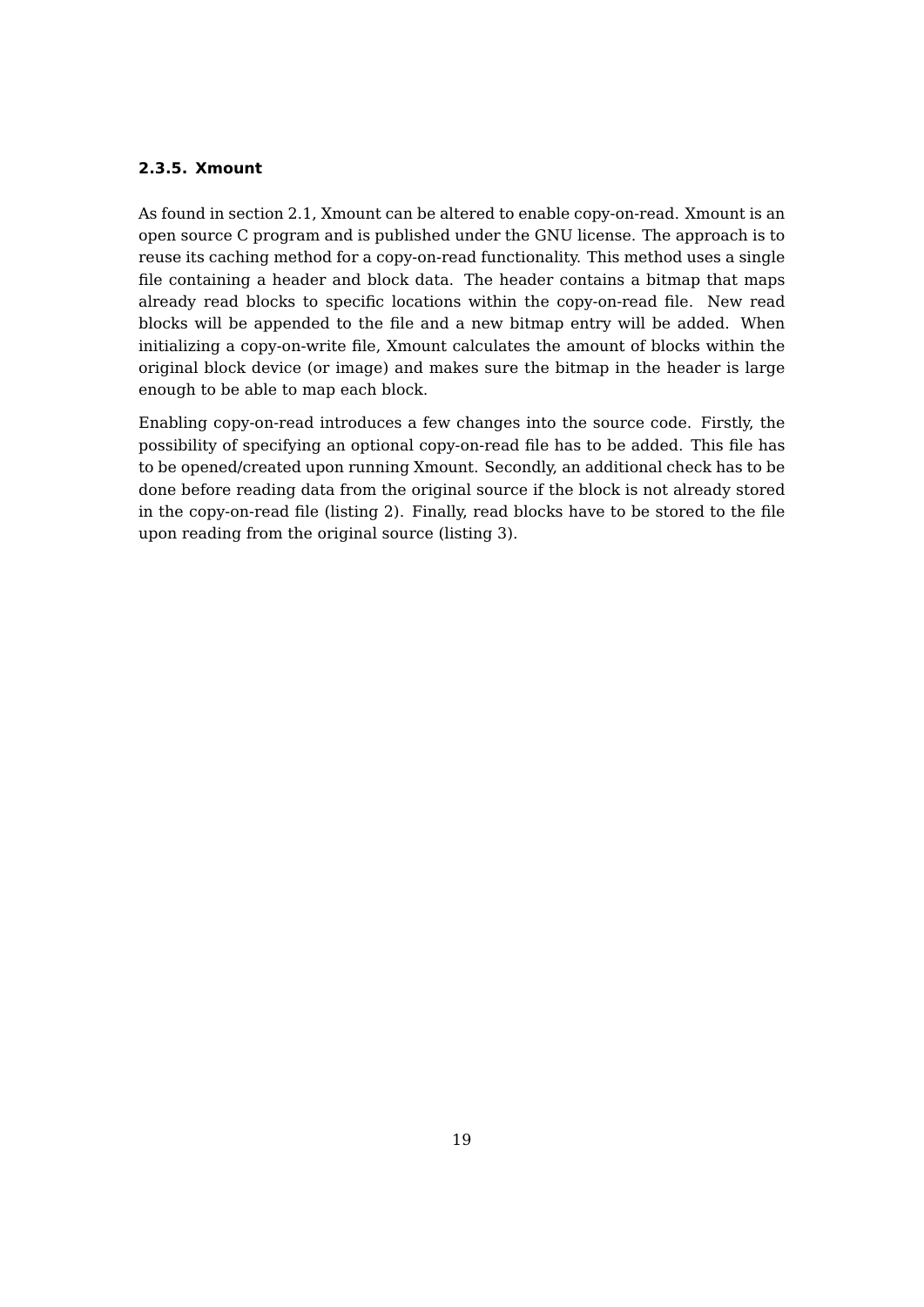#### **Implementation**

A patch is developed for Xmount that adds copy-on-read functionality. Implementation was more difficult than expected because the original version has a lot of compatible image types and there are a lot of dependencies within Xmount.

```
static int GetRealVirtImageData(char *buf, off_t offset, size_t size, int *readRawData) {
 2 ...
    if(XMountConfData.Writable==TRUE &&
4 pCacheFileBlockIndex[CurBlock].Assigned==TRUE)
    {
6 // Block is changed and will be read from cache/copy-on-write file.
    } else if(XMountConfData.CopyOnRead==TRUE &&
8 pCoRFileBlockIndex[CurBlock].Assigned==TRUE)
    {
|10| // Block is already read and will be read from copy-on-read file.
    } else {
12 // Block not read before read from original file and set readFromSource when
      XMountConfData.CopyOnRead==TRUE.
        *readFromSource = true;
14 }
    ...
16 return read;
  }
```
### Listing 2: Parts of modified Xmount that show global working of the copy-on-read system.

```
static int GetVirtImageData(char *buf, off_t offset, size_t size) {
2
      // Define read from source integer.
4 int readFromSource=0;
6 int read = GetRealVirtImageData(buf, offset, size, &readFromSource);
8 // No copy-on-read
      if(! XMountConfData.CopyOnRead)
10 return read;
|12| // If data is read from original source, write to copy-on-read file
14 if(readFromSource == 1){
          // Write data
16 int write = SetCoRImageData(buf, offset, size);
18 // Compare read and write size.
          if(\text{read } != \text{write})20 LOG_ERROR("Write to CoR not successfull.");
             return -1;
22 }
      }
24
      return read;
26}
```
Listing 3: Part of modified Xmount that copies on read.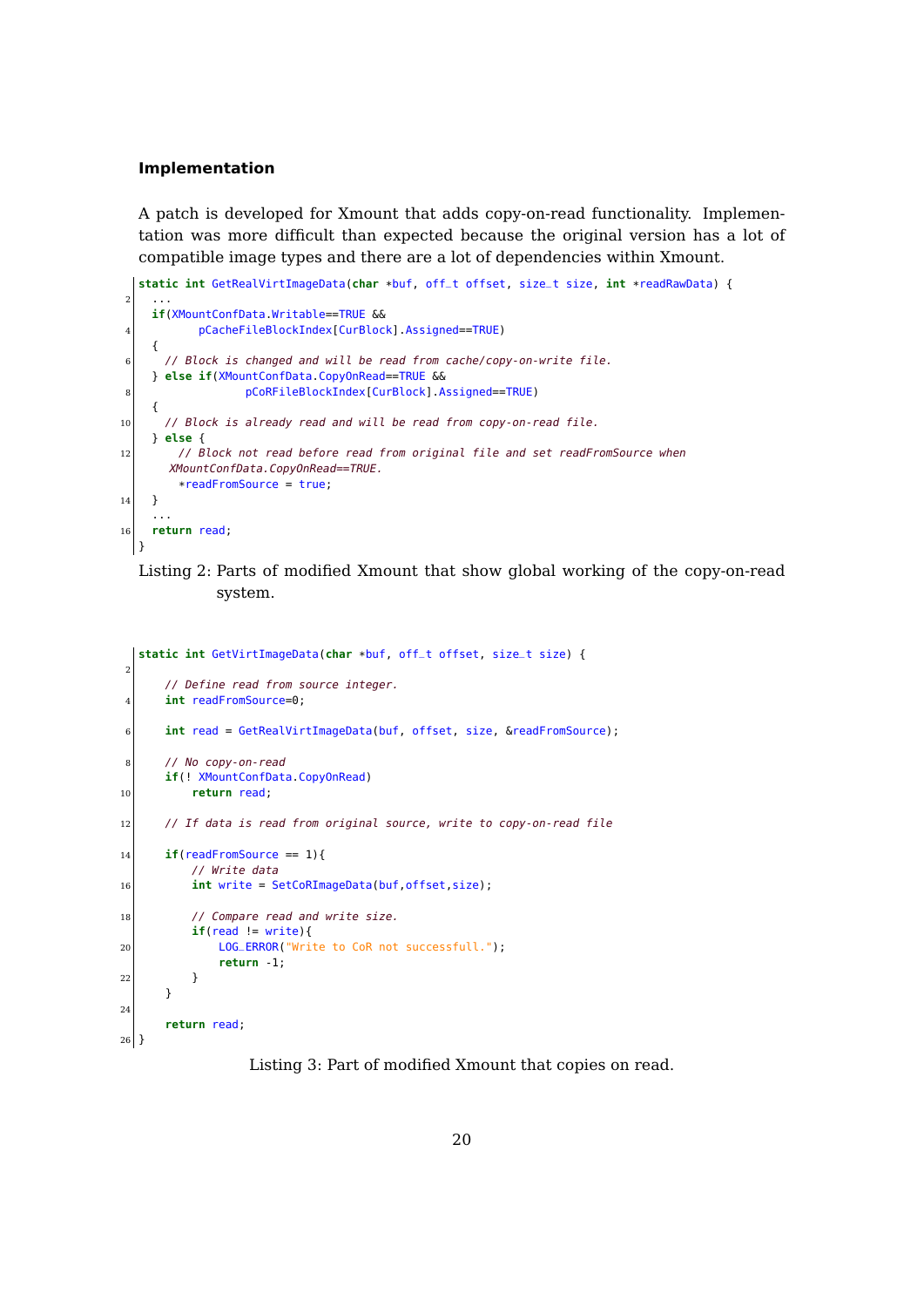#### **Testing OS**

This section describes the test of the patched version of Xmount. For a full overview on performed steps, see appendix [B.](#page-34-0)

The implemented patched version of Xmount allows to provide new copy-on-read parameters;

xmount --cache copy-on-write.file --copy-on-**read** copy-on-**read**.file device mountdir 2 xmount --cache copy-on-write.file --copy-on-**read**-ro copy-on-**read**.file device mountdir

Listing 4: Using both CoW and CoR

The first step is to mount the Ubuntu block device and boot it. The next step is to re-mount the image without actually using the original image itself. As Xmount performs a few additional checks by default, the header of the image has to be preserved as well as the length. Xmount compares the image header via an MD5sum with the headers in the cache and copy-on-read files. Xmount also seeks towards the known size of the image to see if the provided image is at least the same size. The following listings show how this can be achieved.

dd **if**=image of=headerbackup bs=512 count=20

Listing 5: Making a backup of the header.

1 cp headerbackup fakeimage dd **if**=/dev/null of=fakeimage bs=512 count=20 seek=\$((originalsize/512))

Listing 6: Making a working mountfile of the header

#### **Second approach**

Some problems occurred when trying to remount an image with only the copy-onread file combined with a "fresh" cache file. Hence, another approach was implemented in order to find out if this works better. The second approach writes read blocks from the original source to copy-on-read file directly when read. However, the same problems occur when testing it in the same way. For now, the best method to remount is to use a copy of the existing copy-on-read file as either cache file or as copy-on-read file to be able to boot a writable or read-only environment, respectively.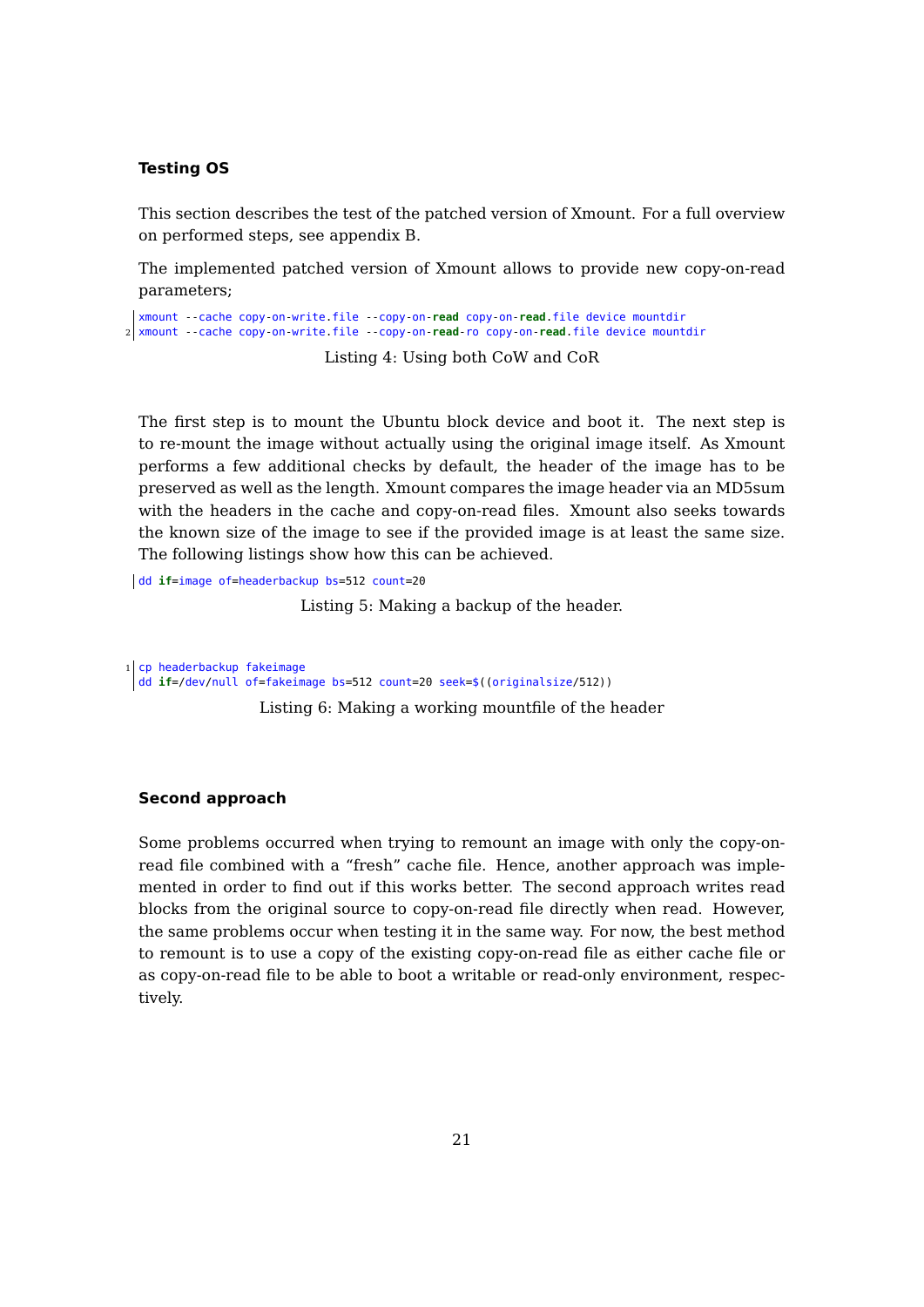```
static int GetVirtImageData(char *buf, off_t offset, size_t size) {
2
     ...
4
     if(XMountConfData.Writable==TRUE &&
6 pCacheFileBlockIndex[CurBlock].Assigned==TRUE)
     {
|8| // Block is changed and will be read from cache/copy-on-write file.
     } else if(XMountConfData.CopyOnRead==TRUE &&
10 pCoRFileBlockIndex[CurBlock].Assigned==TRUE)
     {
|12| // Block is already read and will be read from copy-on-read file.
     } else {
14
         // No write support or data not cached
16 if(GetOrigImageData(buf,
                              FileOff,
18 CurToRead)!=CurToRead)
           {
20 LOG_ERROR("Couldn't read data from input image!\n")
             return -1;
22 }
24 if(XMountConfData.CopyOnReadWriteable)
             if(SetCoRImageData(buf,FileOff,CurToRead) !=CurToRead){
26 LOG_ERROR("Couldn't write data to copy-on-read file.");
                 return -1;
28 }
           LOG_DEBUG("Read %zd bytes at offset %" PRIu64
30 The same of the same of the same of the same of the same of the same of the same of the same of the same of the same of the same of the same of the same of the same of the same of the same of the same of the same of the
     }
32
     ...
34
     return read;
36}
```
Listing 7: Part of the second approach.

#### **Random block read test**

The random read test performed satisfactorily (see Appendix [B.4](#page-36-0) for test and results). All of the read blocks were exactly the same at all times, even when the original image was not present.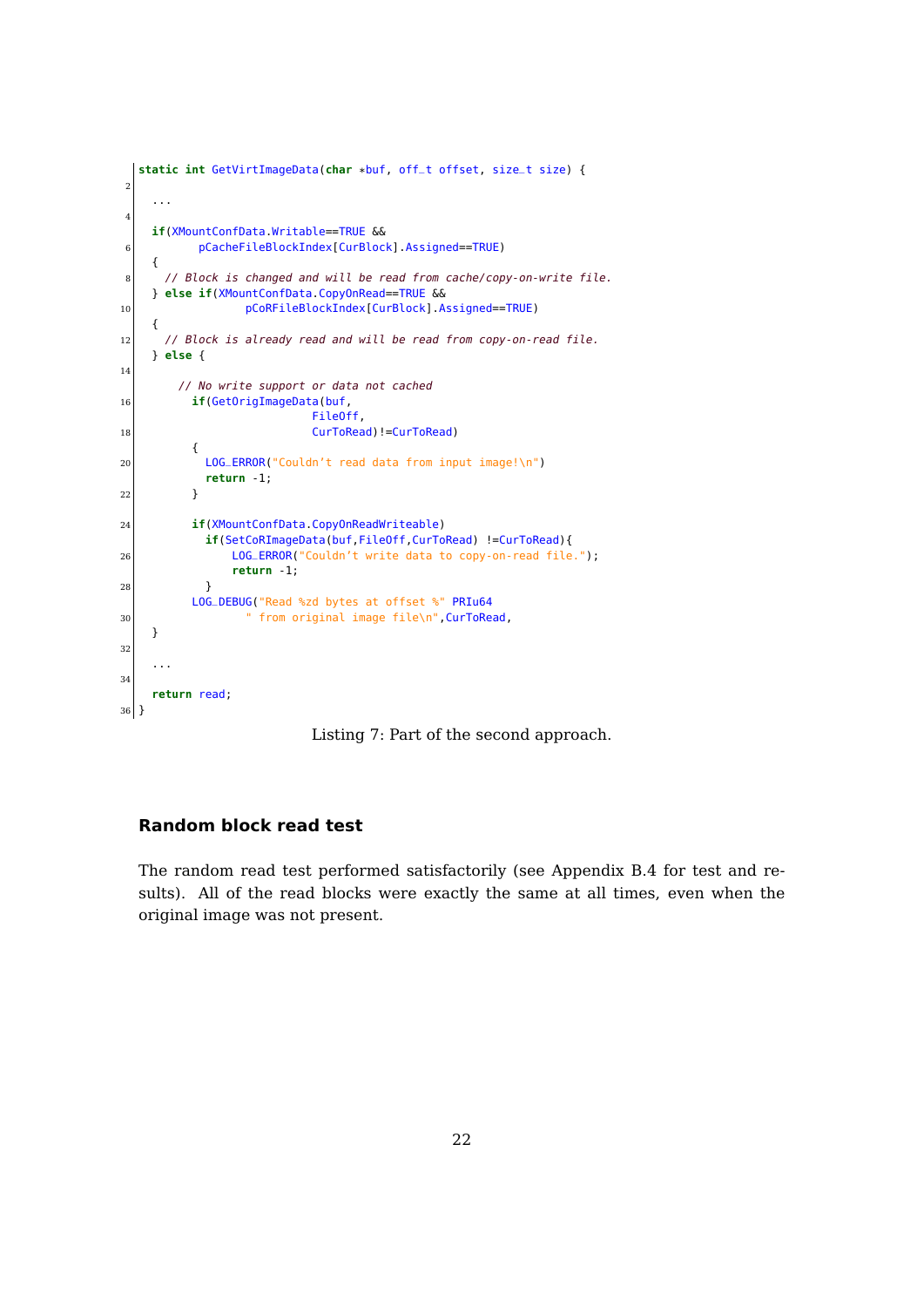#### <span id="page-24-0"></span>**2.3.6. Fusecow**

Fusecow is also open source and published under the GNU license. The approach is to modify the source so that it allows for copy-on-read-and-write. This is similar to the Xmount approach; use its existing method to store read blocks in a separate file. This requires an additional parameter for the copy-on-read file and an optional parameter for its map file. If the latter is not provided, the same file name will be used as the copy-on-read file appended with .map. Other requirements are write calls to the copy-on-read and map file when a "fresh" block is read from the original source, and a "hook" so that the map file is checked for block existence before reading from the original source.

#### **Code**

Compared to Xmount, fusecow was very easy to modify. In order to keep the code readable, all the copy-on-write features where renamed so that "write" occurred in the functions and variables and additional copy-on-read features where added. The most important code changes are listed below.

```
static int fusecow_read(const char *path, char *buf, size_t size,
2 off64_t offset, struct fuse_file_info *fi)
  {
4 int res;
6 long long int block_number = offset / block_size;
      if(offset + size > (block_number+1)*block_size) {
8 \mid size = (block_number+1)*block_size - offset; // read only one block
      }
10
      if(write_map_get(block_number)) {
12 res=pread64(fd_write, buf, size, offset);
      } else if(read_map_get(block_number)) {
14 res=pread64(fd_read, buf, size, offset);
      } else {
16 res=pread64(fd, buf, size, offset);
      // Data was never read yet, write to copy-on-read file.
18 if (res != write_read(buf, size, offset) && read_only)
          res = errno;
20 }
|22| if (res == -1)
          res = -errno;
24
      return res;
26
 \begin{array}{c} \end{array}
```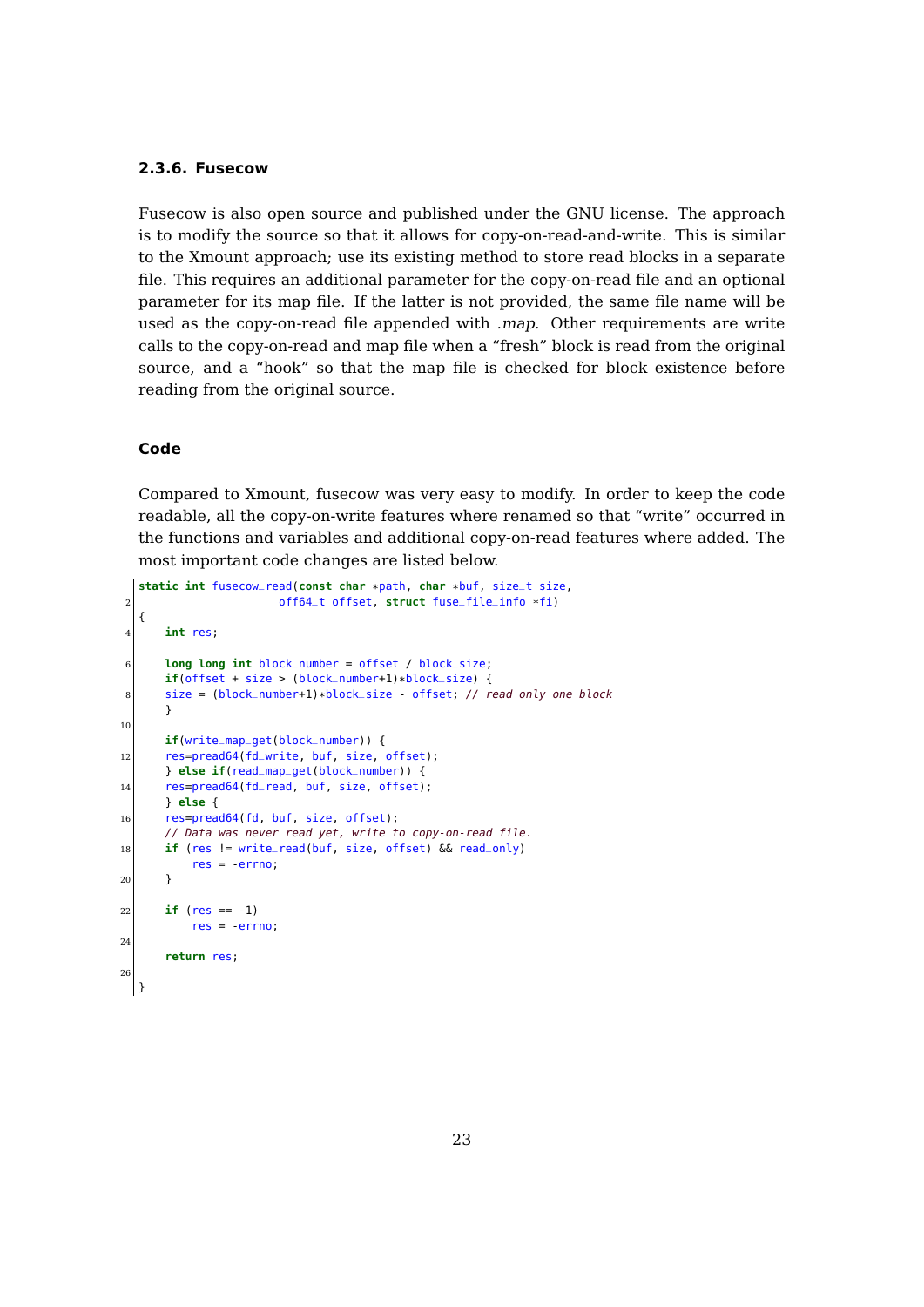#### **Testing OS**

During testing, it is found to be really easy to mount and remount a block device, even when providing a new copy-on-write file to store changes. The only problem is that by default, fusecow reads the created map file into memory and overwrites the existing one. An additional read only option (-RO) disables writing to the copy-onread file and related map file itself.

#### **Random block read test**

The random read test performed satisfactorily here too (see appendix [C.4](#page-39-0) for test and results). All of the read blocks were exactly the same at all times, even when the original image was not present.

#### <span id="page-25-0"></span>**2.3.7. Comparison**

For both methods, a proof of concept is implemented. Table [1](#page-25-1) gives a brief comparison.

<span id="page-25-1"></span>

| Description                                                   |                   | Fusecow   |
|---------------------------------------------------------------|-------------------|-----------|
| Difficulty of the implementation process of the $p.o.c.8$     | Hard              | Easy      |
| Is read data persistent.                                      | Excellent         | Excellent |
| Types of block devices this method can handle                 | Many <sup>9</sup> | Raw only  |
| Remounting an image without having the original image present | Difficult.        | Easy      |

Table 1: Comparing proof-of-concepts.

<sup>8</sup>Proof-of-concept

 $9$ Does support a lot of different virtual disk types and has the ability to remap these on the fly.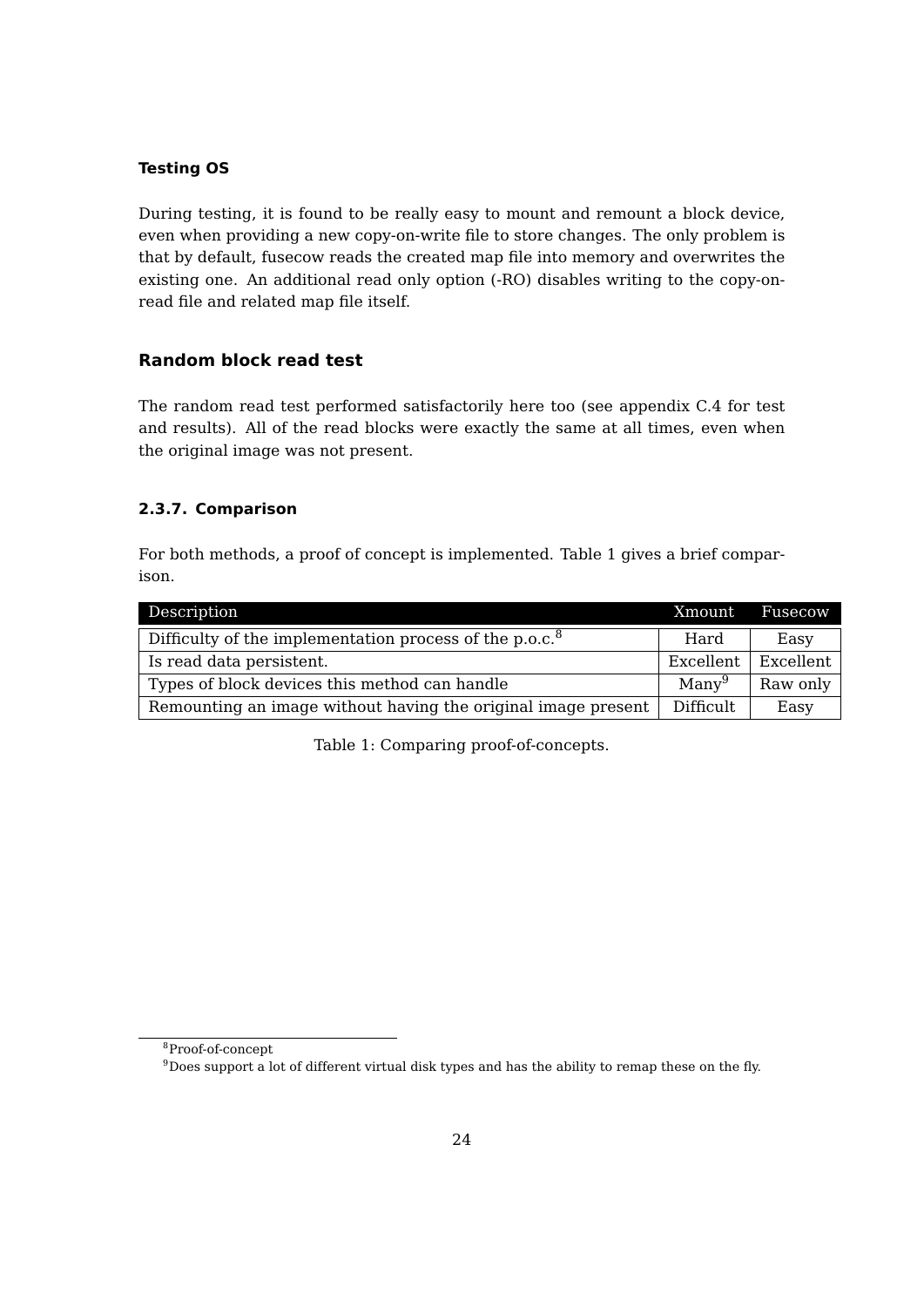# <span id="page-26-0"></span>**3. Conclusion**

This section describes the conclusions per research question.

### **What methods exist that allow copy-on-write and copy-on-read on block device level?**

No method exists that allows copy-on-read and copy-on-write simultaneously on block device level. Therefore, a new method is required that allows for both. This concept is introduced as CoRaW (copy-on-read-and-write). In order to implement a new method, research has been done regarding existing methods that do either copy-on-read or copy-on-write. Modifying an existing method will save a significant amount of time into researching a complete new method. The possible methods that have been found are Xmount, fusecow and Bcache.

### **Can these methods be effectively used to perform remote data acquisition while storing read and changed data locally?**

The possible methods have been code-reviewed and have been tested upon their functionality. It has been found that Bcache does not meet the requirements for this research as it requires a non-Bcache enabled block device to be altered. Both Xmount and fusecow are open source and seem understandable enough to alter in order to enable a copy-on-read functionality. It has been decided that for both Xmount as fusecow a proof-of-concept patch will be implemented in order to find out a possible best method.

### **If necessary, how can an existing method be modified in order to meet the requirements of this research?**

While developing an implementation upon Xmount, it is found that existing code is more difficult than expected. Developing a copy-on-read method itself is successfully achieved, but remounting the created sparse file in a way that it can be combined with a fresh copy-on-write file is still a challenge. Therefore, more research is required regarding this implementation. However, random block reads show that the storage of modified Xmount is persistent. Read blocks are retrieved successfully and match the original mount point and raw block device after remounting the copy-on-read file without the presence of the original image.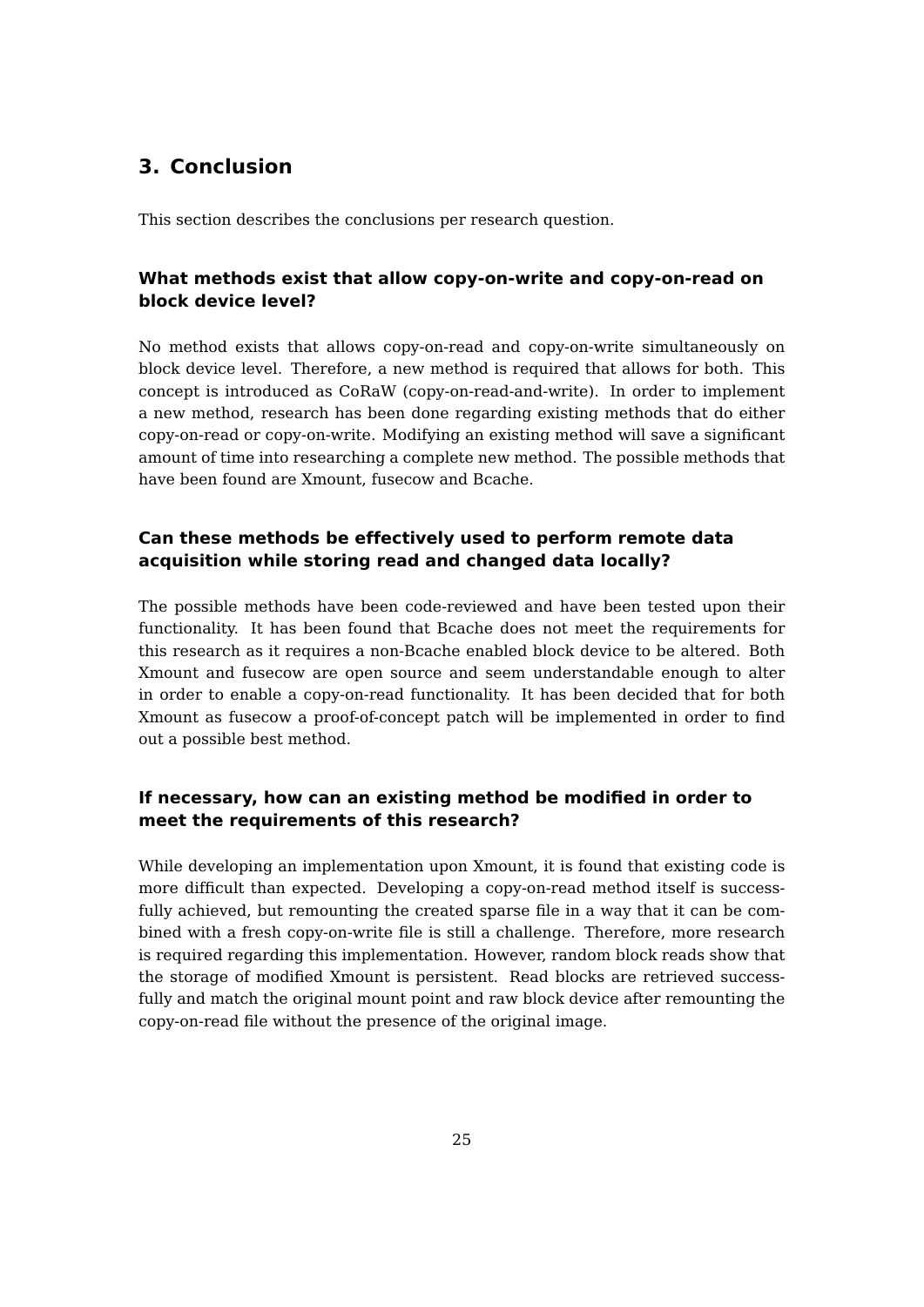Compared to Xmount, implementing copy-on-read in fusecow was less difficult. A great benefit from this implementation is that it does handle remounting of an existing copy-on-read file along with a "fresh" copy-on-write file without any problems. As with Xmount, data stored by the fusecow implementation is also persistent. It is found that fusecow is a good base to program upon as it is simple and does its job.

### **What is a good way to mount block devices read only and store read and changed data into separate sparse files?**

Both altered Xmount as well as fusecoraw<sup>[10](#page-0-0)</sup> perform satisfactory regarding data integrity and live forensics, and can therefore be used to mount a block device read only and store read and changed data into separate sparse files in a good way. For now, the best working method is fusecoraw as it is the only solution that allows for remounting a copy-on-read file writable (and using a new empty copy-on-write file). With some future work, Xmount should be capable of doing this as well. As Xmount has the benefit of a larger community and has already proven itself within the forensic world, Xmount is preferred.

 $10$ Modified version of fusecow that implements the CoRaW concept.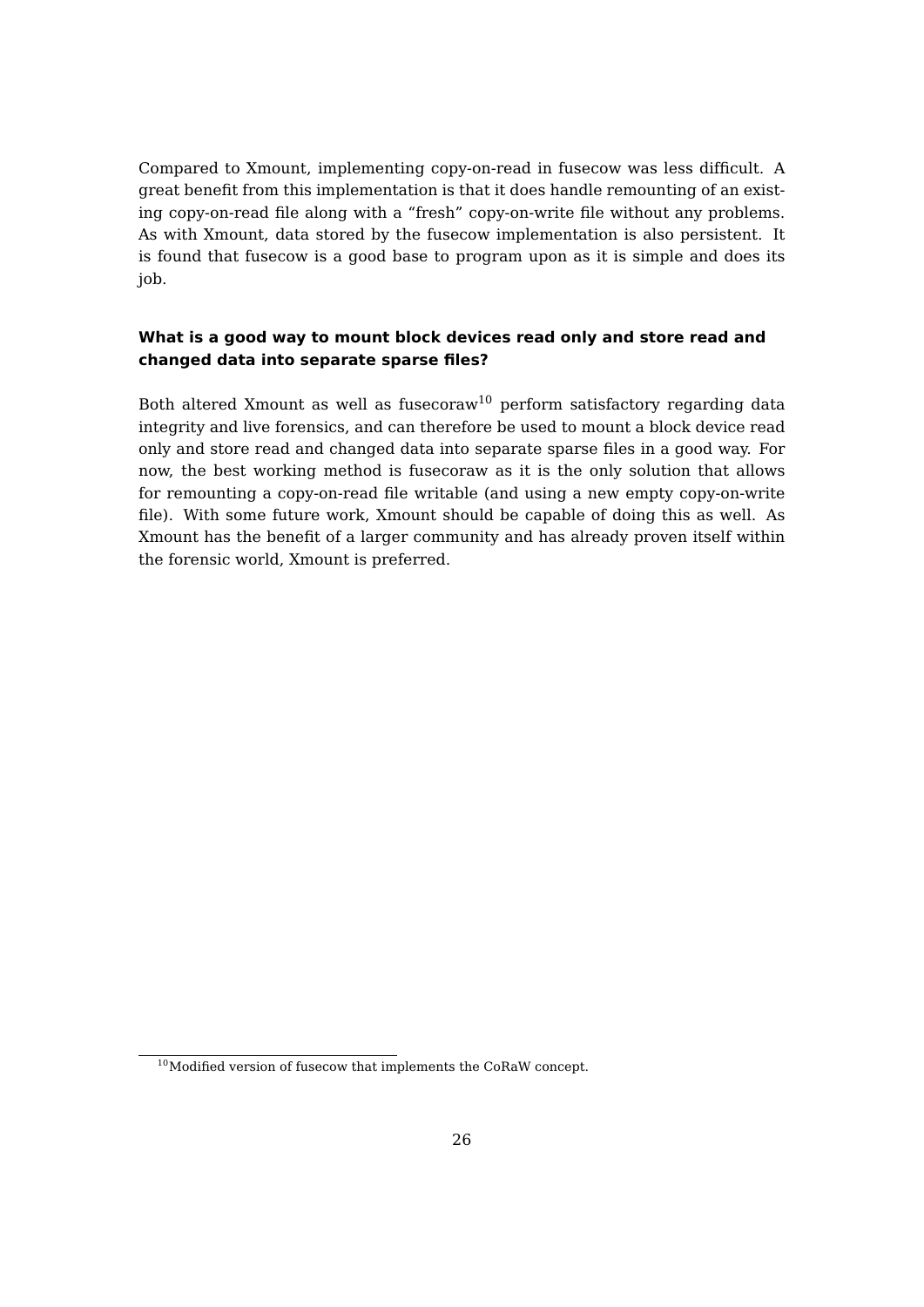# <span id="page-28-0"></span>**4. Future work**

This section describes possible future work.

### <span id="page-28-1"></span>**4.1. Xmount**

The proof of concept developed for Xmount works as intended. It stores read blocks in a persistent way. However, remounting it with a new cache file does not work very well. It also requires some "tricks" so that Xmount will actually use an existing copy-on-read file along with the passed "fake" block device. A nice feature for future research would be an additional option that allows to choose an existing copy-onread file as source block device.

### <span id="page-28-2"></span>**4.2. Fusecoraw**

Fusecoraw works as designed. Compared to Xmount, remounting an existing copyon-read file is a lot easier. If /dev/zero is provided as block device along with an existing copy-on-read file, desired behavior is achieved. As with Xmount, a feature that enables to mount an existing copy-on-read file as source would be nice.

### <span id="page-28-3"></span>**4.3. Concept implementation**

As this research is preformed as a sub research of a larger concept, integration within this concept is not performed yet. Extended research can be done in integrating the whole into an acquisition server. For example; it would be useful to allow a police officer to boot up a device from a USB stick, that automatically connects to the server and provides it with raw disk access via iSCSI. The server then uses a CoRaW technique to mount the original device and uses QEMU to boot it up. Finally, the server provides a  $VNC^{11}$  $VNC^{11}$  $VNC^{11}$  server and allows the police officer to connect. Live acquisition can now be performed without interfering with the original device and found evidence is stored immediately.

<sup>11</sup>[https://en.wikipedia.org/wiki/Virtual\\_Network\\_Computing](https://en.wikipedia.org/wiki/Virtual_Network_Computing)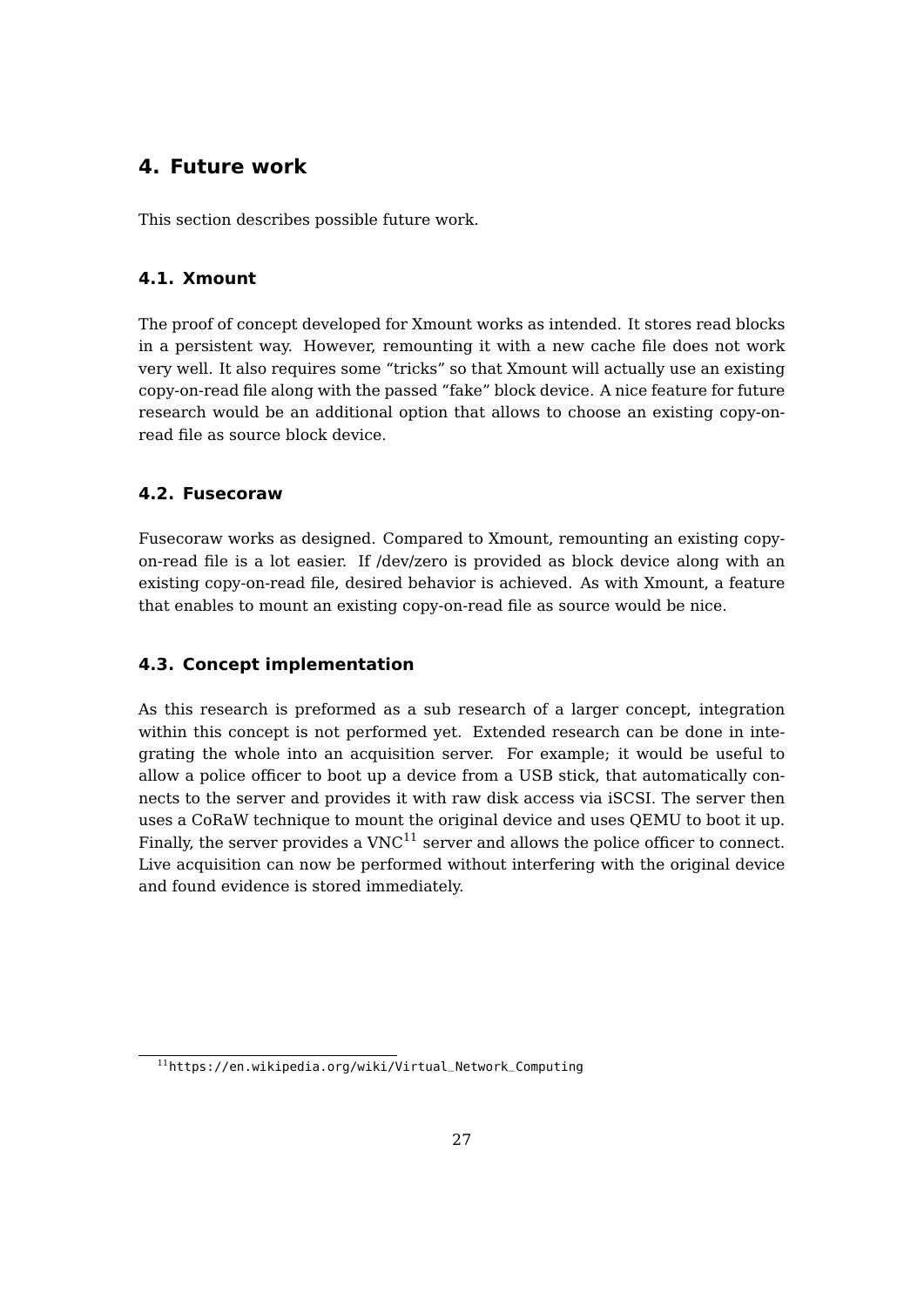## **References**

- <span id="page-29-7"></span>[1] Diego Calleja. Linux 3.10, 2013. [http://kernelnewbies.org/Linux\\_3.10](http://kernelnewbies.org/Linux_3.10).
- <span id="page-29-3"></span>[2] Gillen Daniel. xmount, 2008. <https://www.pinguin.lu/index.php>.
- <span id="page-29-4"></span>[3] NIST Cloud Computing Forensic Science Working Group. Nist cloud computing forensic science challenge (draft), 2014. [http://csrc.nist.gov/](http://csrc.nist.gov/publications/drafts/nistir-8006/draft_nistir_8006.pdf) [publications/drafts/nistir-8006/draft\\_nistir\\_8006.pdf](http://csrc.nist.gov/publications/drafts/nistir-8006/draft_nistir_8006.pdf).
- <span id="page-29-8"></span>[4] Cannonical Ltd. Ubuntu server 14.04, 2014. <http://www.ubuntu.com/server>.
- <span id="page-29-6"></span>[5] Kent Overstreet. Bcache, 2014. <http://bcache.evilpiepirate.org/>.
- <span id="page-29-1"></span>[6] Vitaly Shukela. fusecow, 2011. <https://github.com/vi/fusecow>.
- <span id="page-29-5"></span>[7] Miklos Szeredi. Fuse v2, 2004. <http://fuse.sourceforge.net/>.
- <span id="page-29-0"></span>[8] Eric van den Haak. Evdh's git repository, 2014. <https://github.com/evdh-nl>.
- <span id="page-29-2"></span>[9] Yongwei Wu Kang Chen Jinlei Jiang Member IEEE Xun Zhao, Yang Zhang and IEEE Keqin Li, Senior Member. Liquid: A scalable deduplication file system for virtual machine images. 2014.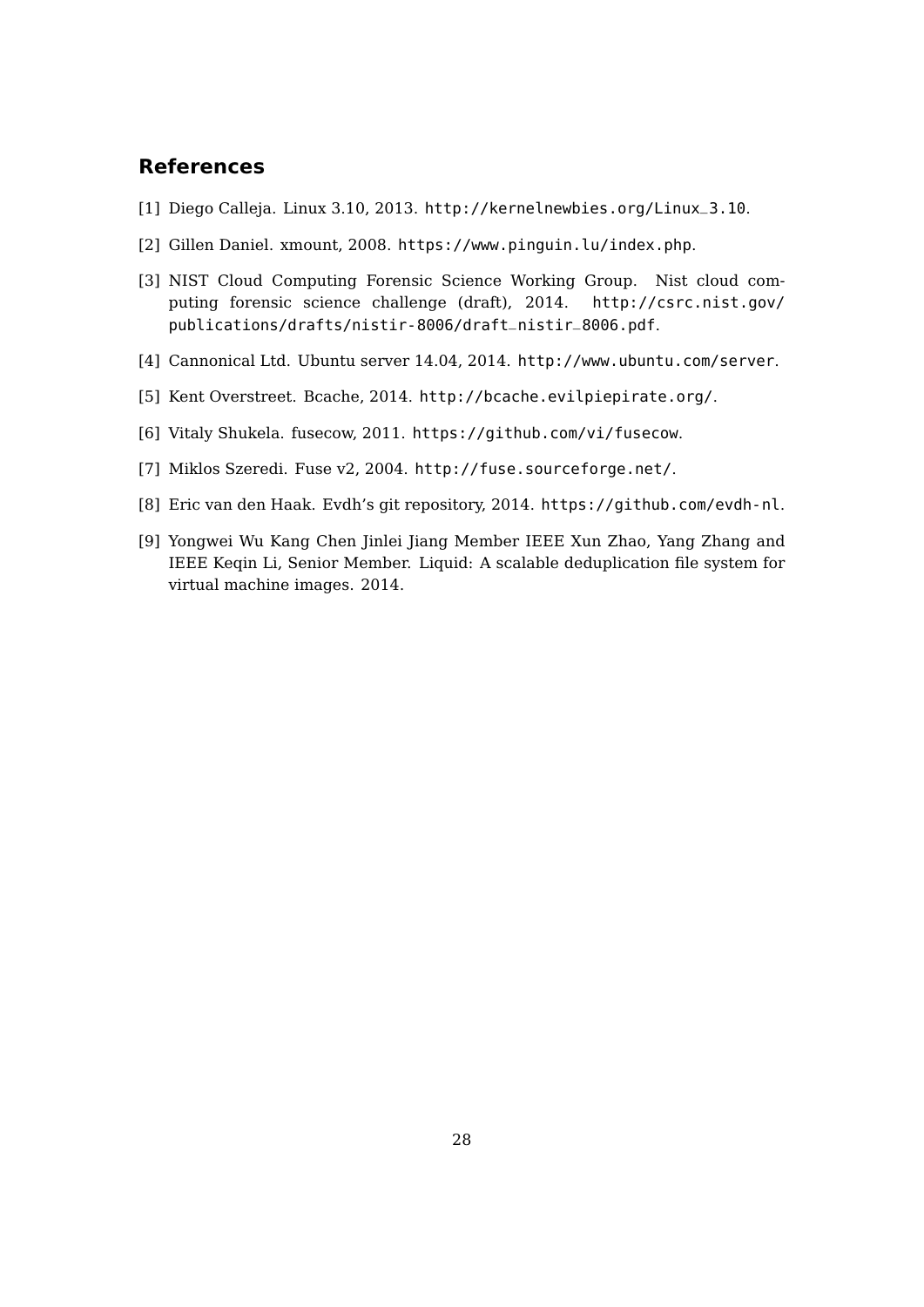# **Appendices**

# <span id="page-30-0"></span>**A. Test scripts**

#### <span id="page-30-1"></span>**A.1. Preparing small volume**

```
1 #!/bin/sh
3 # Create 100M logical volume
  lvcreate --size 100M --name small ehvg
5
  # Add file system
7 mkfs.ext4 /dev/ehvg/small
9 # Mount file system
  [[ -d /mnt/test ]] || mkdir /mnt/test
11 mount /dev/ehvg/small /mnt/test
13 \# Add some stuff
  mkdir /mnt/test/testdir
15 echo -e "Hi,\n\nI am a testfile.\n\nGr,\n\nE." > /mnt/test/testfile
17 \# Unmount it
 umount /mnt/test
```
Listing 8: Setup LVM test

### <span id="page-30-2"></span>**A.2. Preparing ubuntu volume**

```
1 #!/bin/sh
3 # Create 4G logical volume
 lvcreate --size 4G --name ubuntu ehvg
```
Listing 9: Another logical volume is setup to use as VM storage for an Ubuntu virtual machine.

### <span id="page-30-3"></span>**A.3. Testing Xmount**

```
1 #!/bin/sh
3 # Create mountdir and copy-on-write file
  touch /tmp/rp2/xmnt.small.cache
5 mkdir /tmp/rp2/xmnt.small.mnt
7 # Mount logical volume via Xmount
  xmount --cache /tmp/rp2/xmnt.small.cache /dev/ehvg/small /tmp/rp2/xmnt.small.mnt
9 mount /tmp/rp2/xmnt.small.mnt/small.dd /mnt/test
11 # Show output
```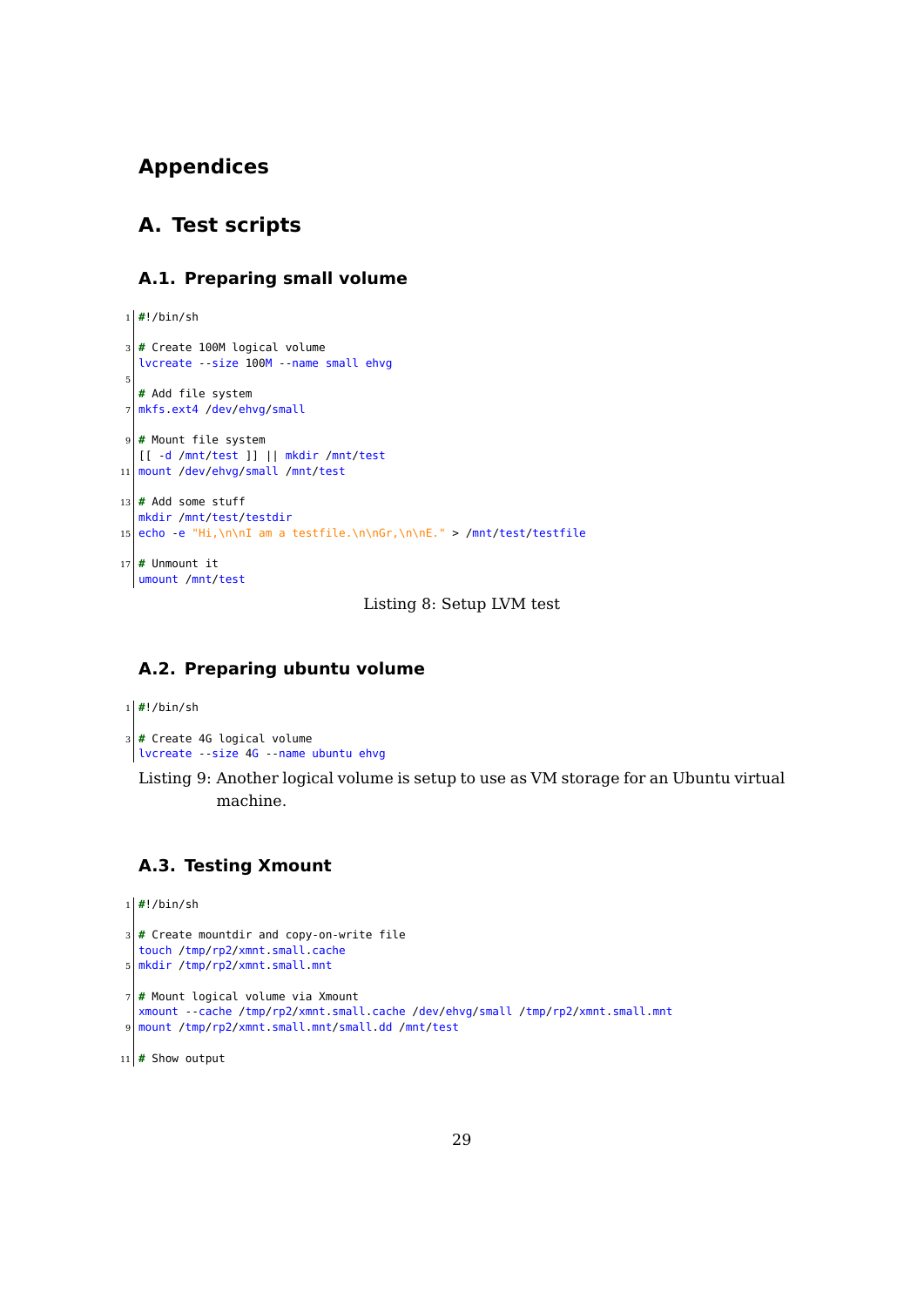```
cat /mnt/test/testfile
13 echo -e "\n---\n"
15 # Change file
   echo -e "Hi,\n\nI am a testfile.\n\nGr,\n\nEvdH" > /mnt/test/testfile
17
   # Unmount
19 umount /mnt/test
   umount /tmp/rp2/xmnt.small.mnt
21
   # Mount and check original volume
23 mount /dev/ehvg/small /mnt/test -o ro
   cat /mnt/test/testfile
25 echo -e "\n---\n"
27 \# Unmount
   umount /mnt/test
29
   # Remount via fusecow
31 xmount --cache /tmp/rp2/xmnt.small.cache /dev/ehvg/small /tmp/rp2/xmnt.small.mnt
   mount /tmp/rp2/xmnt.small.mnt/small.dd /mnt/test
33
   # Show output
35 cat /mnt/test/testfile
   echo -e "\n---\n"
37
   # Show file status
39 du -sh /tmp/rp2/xmnt.small.cache
  du -sh /tmp/rp2/xmnt.small.mnt/small.dd
```
Listing 10: Testing Xmount

### Output;

Hi, I am a testfile. Gr, E. --- Hi, I am a testfile. Gr, E. --- Hi, I am a testfile.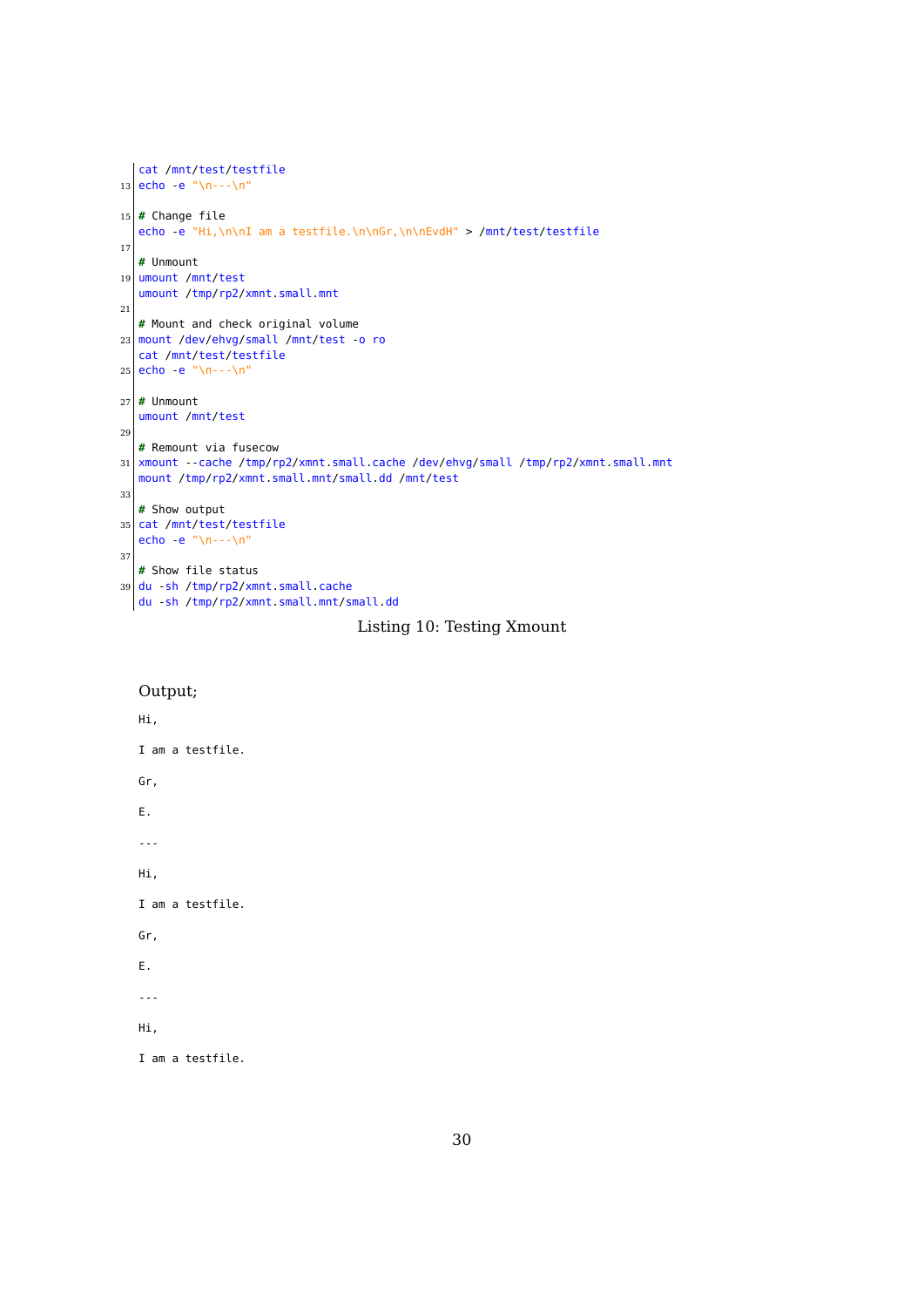Gr,

EvdH

---

```
3.1M /tmp/rp2/xmnt.small.cache
0 /tmp/rp2/xmnt.small.mnt/small.dd
```
### <span id="page-32-0"></span>**A.4. Testing fusecow**

```
1 #!/bin/sh
3 # Create mountpoint and copy-on-write file
   touch /tmp/rp2/fsc.small.{cow,mnt}
5
   # Mount logical volume via fusecow
7 fusecow /dev/ehvg/small /tmp/rp2/fsc.small.mnt /tmp/rp2
   mount /tmp/rp2/fsc.small.mnt /mnt/test
\epsilon# Show output
11 cat /mnt/test/testfile
   echo -e "\n---\n"
13
  # Change file
15 echo -e "Hi,\n\nI am a testfile.\n\nGr,\n\nEvdH" > /mnt/test/testfile
17 \# Unmount
  umount /mnt/test
19 umount tmp/rp2/fsc.small.mnt
21 \# Mount and check original volume
   mount /dev/ehvg/small /mnt/test -o ro
23 cat /mnt/test/testfile
   echo -e "\n---\n"
25# Unmount
27 umount /mnt/test
29 # Remount via fusecow
   fusecow /dev/ehvg/small /tmp/rp2/fsc.small.mnt /tmp/rp2
31 mount /tmp/rp2/fsc.small.mnt /mnt/test
33 \# Show output
   cat /mnt/test/testfile
35 \text{ echo} \cdot e "\n---\n"
37 # Show file status
   du -sh /tmp/rp2/fsc.small.cow
39 du -sh /tmp/rp2/fsc.small.cow.map
```
Listing 11: Testing fusecow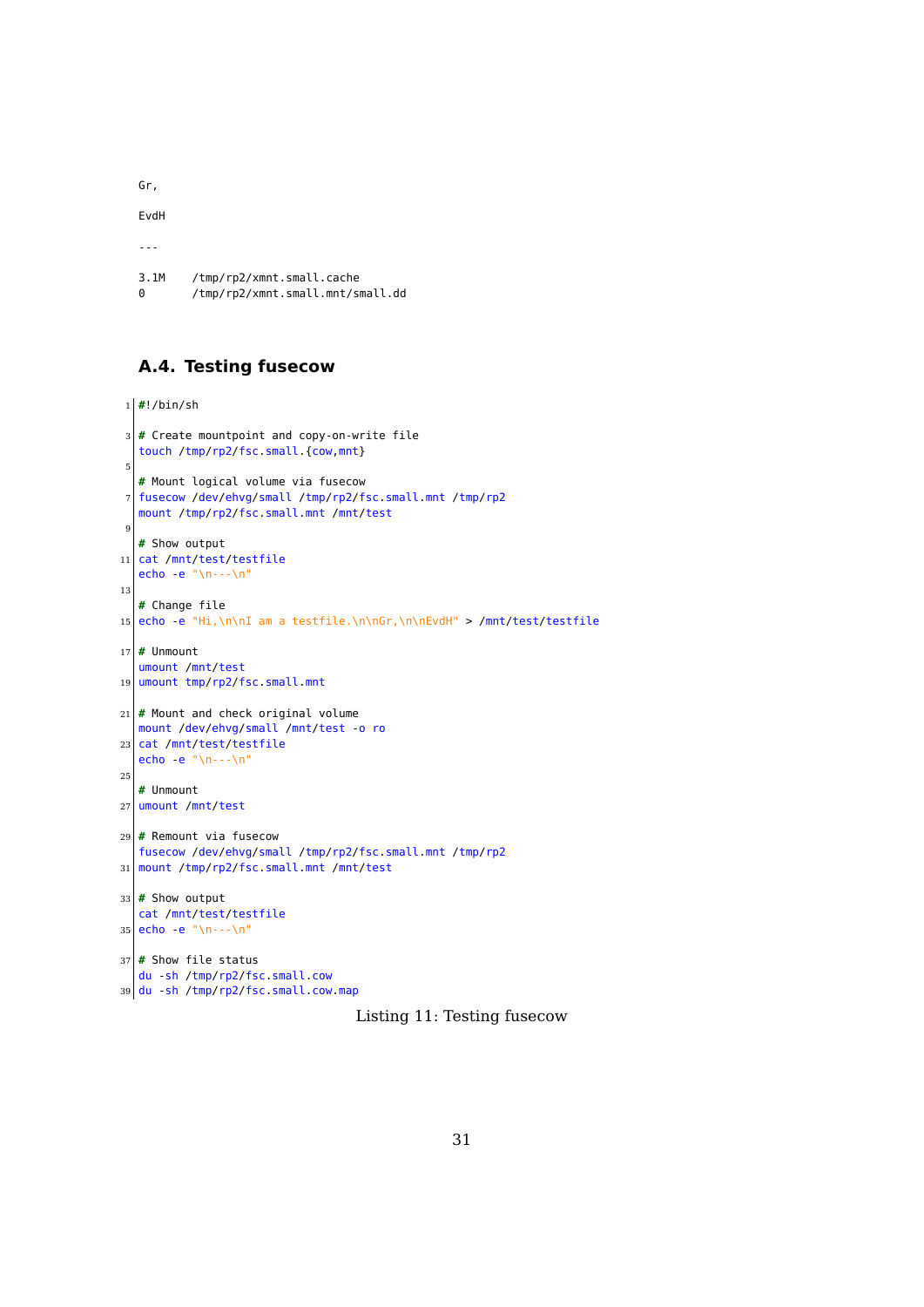| Output;                                                             |  |  |  |  |
|---------------------------------------------------------------------|--|--|--|--|
| Hi,                                                                 |  |  |  |  |
| I am a testfile.                                                    |  |  |  |  |
| Gr,                                                                 |  |  |  |  |
| Ε.                                                                  |  |  |  |  |
| $- - -$                                                             |  |  |  |  |
| Hi,                                                                 |  |  |  |  |
| I am a testfile.                                                    |  |  |  |  |
| Gr,                                                                 |  |  |  |  |
| Ε.                                                                  |  |  |  |  |
| $  -$                                                               |  |  |  |  |
| Hi,                                                                 |  |  |  |  |
| I am a testfile.                                                    |  |  |  |  |
| Gr,                                                                 |  |  |  |  |
| EvdH                                                                |  |  |  |  |
| $- - -$                                                             |  |  |  |  |
| /tmp/rp2/fsc.small.cow<br>72K<br>/tmp/rp2/fsc.small.cow.map<br>4.0K |  |  |  |  |
|                                                                     |  |  |  |  |

# <span id="page-33-0"></span>**A.5. Linux random write test**

```
#!/bin/bash
2
  # Do some writing to tmp;
4 mkdir /tmp/testfiles
  for i in {0..99}; do dd if=/dev/urandom of=/tmp/testfiles/${i} bs=512 count=20000; done
                                     Listing 12: Write test
```
32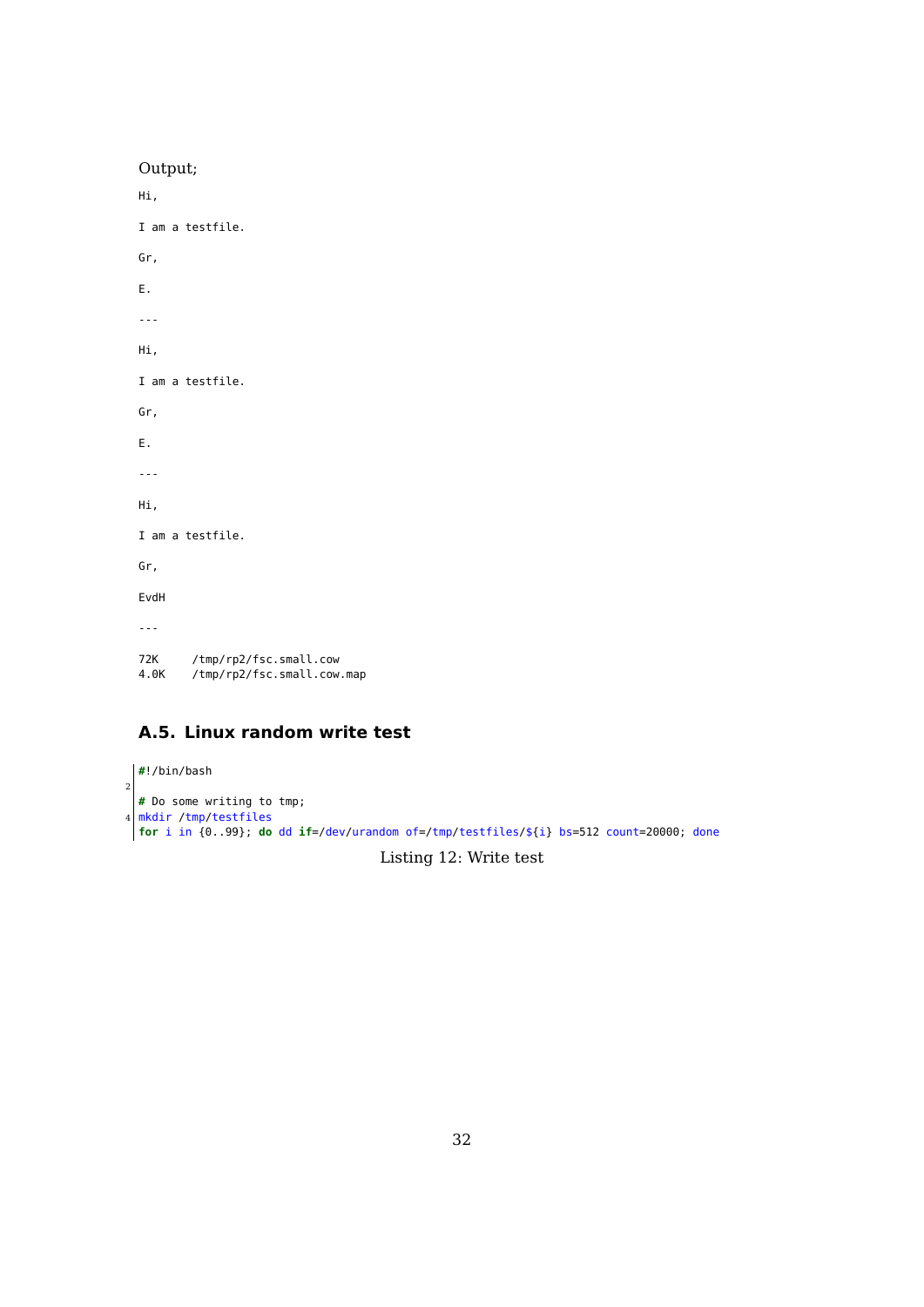### <span id="page-34-0"></span>**B. Patched Xmount test**

This appendix shows the performed steps in order to test the patched version of Xmount.

### <span id="page-34-1"></span>**B.1. Setup**

```
mkdir /mnt/rp/xmnt.ubuntu.mnt
2 xmount --cache /mnt/rp/xmnt.ubuntu.cow --copy-on-read /mnt/rp/xmnt.ubuntu.cor /dev/ehvg/ubuntu /
      mnt/rp/xmnt.ubuntu.mnt
  startvm
```
Listing 13: Setting up test environment

#### **Output**

DEBUG: ParseCmdLine.0.4.7@380 : Enabling virtual write support using cache file "/mnt/rp/xmnt.ubuntu.cow" DEBUG: ParseCmdLine.0.4.7@394 : Enabling copy-on-read support using CoR file "/mnt/rp/xmnt.ubuntu.cor" DEBUG: main.0.4.7@3518 : Options passed to FUSE: xmount /mnt/rp/xmnt.ubuntu.mnt -o subtype=xmount,fsname=/dev/ehvg/ub DEBUG: main.0.4.7@3547 : Loading image file "/dev/ehvg/ubuntu"... DEBUG: main.0.4.7@3622 : Input image file opened successfully DEBUG: GetOrigImageData.0.4.7@800 : Read 10485760 bytes at offset 0 from DD file DEBUG: main.0.4.7@3633 : Partial MD5 hash of input image file: 4d31d9471bcb1c38a82c1ddd65899467 DEBUG: ExtractVirtFileNames.0.4.7@625 : Set virtual image name to "/ubuntu.dd" DEBUG: ExtractVirtFileNames.0.4.7@627 : Set virtual image info name to "/ubuntu.info" DEBUG: main.0.4.7@3645 : Virtual file names extracted successfully DEBUG: main.0.4.7@3652 : Virtual image info file build successfully DEBUG: InitCacheFile.0.4.7@3183 : Cache blocks: 4096 (1000) entries, 49152 (0000C000) bytes DEBUG: InitCacheFile.0.4.7@3193 : Cache file has 0 bytes DEBUG: InitCacheFile.0.4.7@3251 : Cache file is empty. Generating new block header DEBUG: main.0.4.7@3691 : Cache file initialized successfully DEBUG: InitCoRFile.0.4.7@3342 : Copy-on-Read blocks: 4096 (1000) entries, 49152 (0000C000) bytes DEBUG: InitCoRFile.0.4.7@3352 : copy-on-read file has 0 bytes DEBUG: InitCoRFile.0.4.7@3410 : copy-on-read file is empty. Generating new block header DEBUG: main.0.4.7@3700 : Copy-on-read file initialized successfully

### <span id="page-34-2"></span>**B.2. After run**

```
1 stopvm
 du -sh /mnt/rp/xmnt.ubuntu.*
```
3 umount /mnt/rp/xmnt.ubuntu.mnt

#### Listing 14: Setting up test environment

#### **Output**

| 319M | xmnt.ubuntu.cor |
|------|-----------------|
| 24M  | xmnt.ubuntu.cow |
| 4.OK | xmnt.ubuntu.mnt |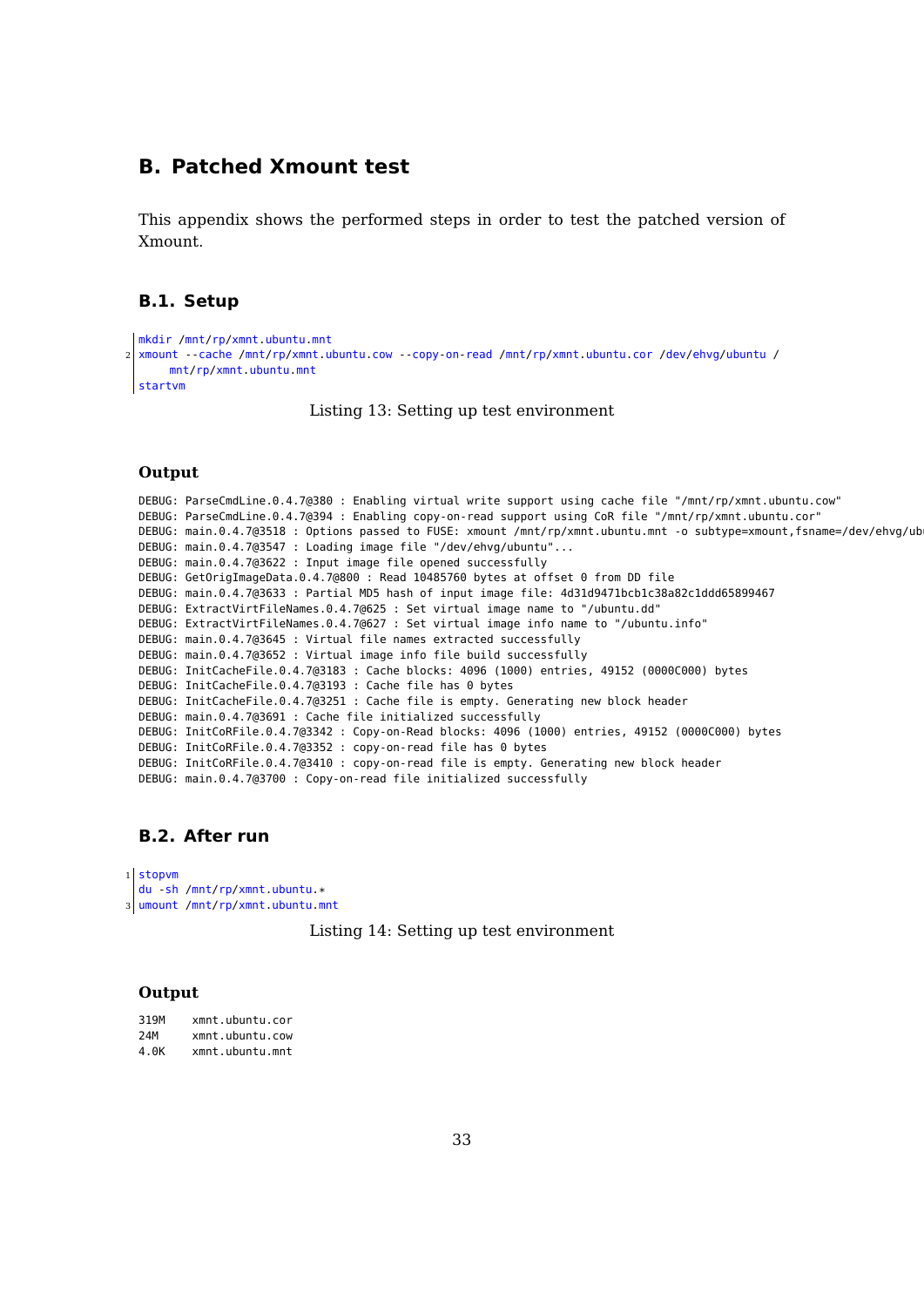#### <span id="page-35-0"></span>**B.3. Remount**

Mounting a "fake" image and run VM.

1 umount /mnt/rp/xmnt.ubuntu.mnt

dd **if**=/dev/ehvg/ubuntu of=/mnt/rp/xmnt.ubuntu.hdr bs=512 count=20

 $3$  cp /mnt/rp/xmnt.ubuntu.hdr /mnt/rp/xmnt.ubuntu.fdd

dd **if**=/dev/null bs=512 of=/mnt/rp/xmnt.ubuntu.fdd seek=\$((4\*1024\*1024\*1024/512))

- $5$  ls lh /mnt/rp
- du -sh /mnt/rp/\*

 $7$  cp /mnt/rp/xmnt.ubuntu.cor /mnt/rp/xmnt.ubuntu.cow.rerun

# use copy of copy-on-read file as new cache file.

9 xmount --cache /mnt/rp/xmnt.ubuntu.cow.rerun --copy-on-read-ro /mnt/rp/xmnt.ubuntu.cor /mnt/rp/ xmnt.ubuntu.fdd /mnt/rp/xmnt.ubuntu.mnt

#### Listing 15: Re-mount with fake block device

#### **Output**

root@earch /mnt/rp # dd if=/dev/ehvg/ubuntu of=/mnt/rp/xmnt.ubuntu.hdr bs=512 count=20 20+0 records in 20+0 records out 10240 bytes (10 kB) copied, 0.32054 s, 31.9 kB/s root@earch /mnt/rp # cp /mnt/rp/xmnt.ubuntu.hdr /mnt/rp/xmnt.ubuntu.fdd root@earch /mnt/rp # dd if=/dev/null bs=512 of=/mnt/rp/xmnt.ubuntu.fdd seek=\$((4\*1024\*1024\*1024/512)) 0+0 records in 0+0 records out 0 bytes (0 B) copied, 0.000112207 s, 0.0 kB/s root@earch /mnt/rp # ls -lh /mnt/rp total 674M -rw-r--r-- 1 root root 324M Jun 23 13:56 xmnt.ubuntu.cor -rw-r--r-- 1 root root 26M Jun 23 13:55 xmnt.ubuntu.cow -rw-r--r-- 1 root root 49K Jun 23 13:52 xmnt.ubuntu.cow.orrig -rw-r--r-- 1 root root 326M Jun 23 14:05 xmnt.ubuntu.cow.rerun -rw-r--r-- 1 root root 4.0G Jun 23 14:11 xmnt.ubuntu.fdd -rw-r--r-- 1 root root 10K Jun 23 14:11 xmnt.ubuntu.hdr drwxrwxrwx 2 root root 0 Jan 1 1970 xmnt.ubuntu.mnt root@earch /mnt/rp # du -sh /mnt/rp/\* /mnt/rp/xmnt.ubuntu.cor 26M /mnt/rp/xmnt.ubuntu.cow 52K /mnt/rp/xmnt.ubuntu.cow.orrig 326M /mnt/rp/xmnt.ubuntu.cow.rerun 12K /mnt/rp/xmnt.ubuntu.fdd 12K /mnt/rp/xmnt.ubuntu.hdr 0 /mnt/rp/xmnt.ubuntu.mnt root@earch /mnt/rp # xmount --cache /mnt/rp/xmnt.ubuntu.cow.rerun /mnt/rp/xmnt.ubuntu.fdd /mnt/rp/xmnt.ubuntu.mnt DEBUG: ParseCmdLine.0.4.7@380 : Enabling virtual write support using cache file "/mnt/rp/xmnt.ubuntu.cow.rerun" DEBUG: main.0.4.7@3518 : Options passed to FUSE: xmount /mnt/rp/xmnt.ubuntu.mnt -o subtype=xmount,fsname=/mnt/rp/xmnt DEBUG: main.0.4.7@3547 : Loading image file "/mnt/rp/xmnt.ubuntu.fdd"... DEBUG: main.0.4.7@3622 : Input image file opened successfully DEBUG: GetOrigImageData.0.4.7@800 : Read 10485760 bytes at offset 0 from DD file DEBUG: main.0.4.7@3633 : Partial MD5 hash of input image file: 96dcb0744eb2fb0bfda1d7604f1f3282 DEBUG: ExtractVirtFileNames.0.4.7@625 : Set virtual image name to "/xmnt.ubuntu.dd" DEBUG: ExtractVirtFileNames.0.4.7@627 : Set virtual image info name to "/xmnt.ubuntu.info" DEBUG: main.0.4.7@3645 : Virtual file names extracted successfully DEBUG: main.0.4.7@3652 : Virtual image info file build successfully DEBUG: InitCacheFile.0.4.7@3183 : Cache blocks: 4096 (1000) entries, 49152 (0000C000) bytes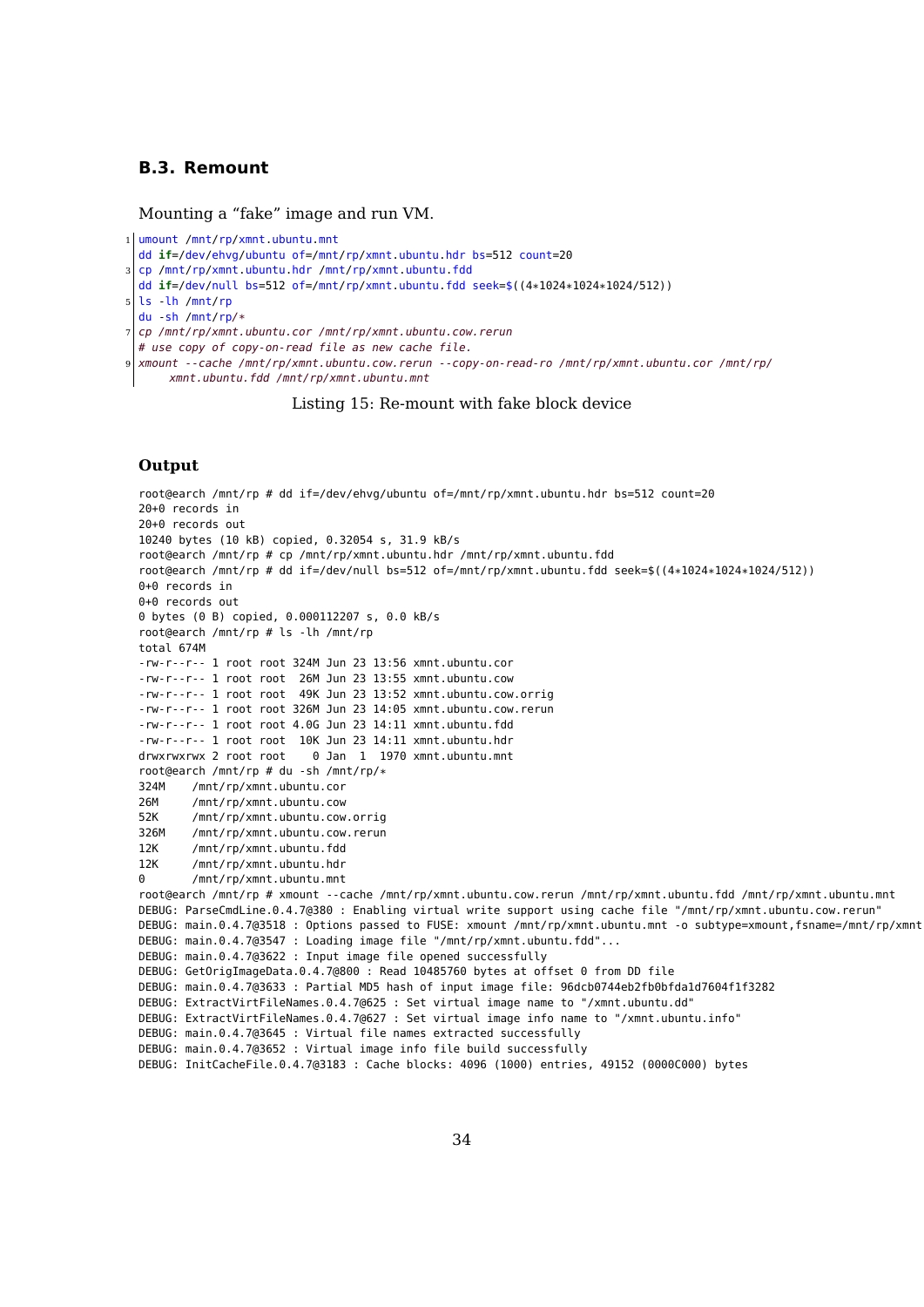```
DEBUG: InitCacheFile.0.4.7@3193 : Cache file has 338739712 bytes
DEBUG: InitCacheFile.0.4.7@3197 : Cache file not empty. Parsing block header
DEBUG: main.0.4.7@3691 : Cache file initialized successfully
```
#### <span id="page-36-0"></span>**B.4. Read random blocks**

```
1 #!/bin/bash
3 echo Randomblockstest.
5 # Clear md5 files
  echo -n > /tmp/MD5SUMS_raw
7 echo -n > /tmp/MD5SUMS_mount
9 # Determine random blocks.
  export random='42 512 1337 7777 12345 20802 67890 88888 500000 777777'
11
  # Read random blocks from raw device.
13 for i in $random; do dd if=/dev/ehvg/ubuntu bs=512 seek=$i count=100 of=/tmp/dmp_${i} 2>/dev/
       null; md5sum --tag /tmp/dmp_${i} >> /tmp/MD5SUMS_raw; done
15 # Mount device via xmount and read the same random blocks
  mkdir /mnt/rp/xmnt.random.mnt
17 xmount --cache xmnt.random.cow --copy-on-read xmnt.random.cor /dev/ehvg/ubuntu /mnt/rp/xmnt.
       random.mnt
  for i in $random; do dd if=/mnt/rp/xmnt.random.mnt/ubuntu.dd bs=512 seek=$i count=100 of=/tmp/
       dmp_${i} 2>/dev/null; md5sum --tag /tmp/dmp_${i} >> /tmp/MD5SUMS_mount; done
19 umount /mnt/rp/xmnt.random.mnt
21 # Remount /dev/null as block device and read same random blocks
23 dd if=/dev/ehvg/ubuntu of=/mnt/rp/xmnt.ubuntu.hdr bs=512 count=20
  cp /mnt/rp/xmnt.ubuntu.hdr /mnt/rp/xmnt.ubuntu.fdd
25 dd if=/dev/null bs=512 of=/mnt/rp/xmnt.ubuntu.fdd seek=$((4*1024*1024*1024/512))
27
   xmount --copy-on-read-ro /mnt/rp/xmnt.ubuntu.cor /mnt/rp/xmnt.ubuntu.fdd /mnt/rp/xmnt.random.mnt
29 for i in $random; do dd if=/mnt/rp/xmnt.random.mnt/xmnt.ubuntu.dd bs=512 seek=$i count=100 of=/
       tmp/dmp_${i} 2>/dev/null ; done
31
  # Compare latest reads with raw and original mounted block device.
33 md5sum -c /tmp/MD5SUMS_raw
  echo
35 md5sum -c /tmp/MD5SUMS_mount
37 # Unmount and delete used files.
  umount /mnt/rp/xmnt.random.mnt
39 rm -rf /mnt/rp/xmnt.random.*
  rm -rf /tmp/dmp_*
41 rm /tmp/MD5SUMS_raw
  rm /tmp/MD5SUMS_mount
```
Listing 16: Read random blocks from original device and xmount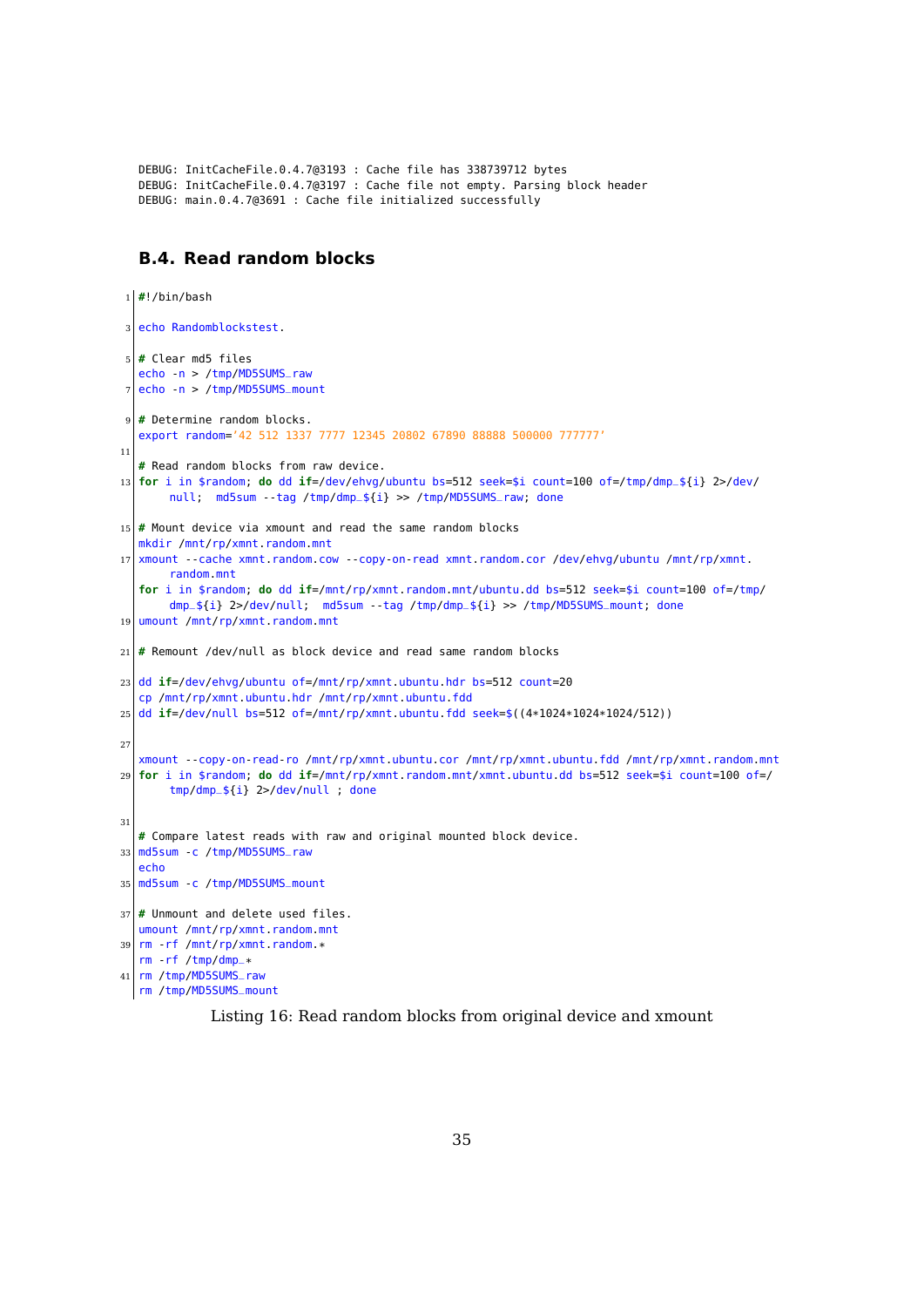### **Output**

/tmp/dmp\_777777: OK

Randomblockstest. 20+0 records in 20+0 records out 10240 bytes (10 kB) copied, 0.0189198 s, 541 kB/s 0+0 records in 0+0 records out 0 bytes (0 B) copied, 6.1893e-05 s, 0.0 kB/s /tmp/dmp\_42: OK /tmp/dmp\_512: OK /tmp/dmp\_1337: OK /tmp/dmp\_7777: OK /tmp/dmp\_12345: OK /tmp/dmp\_20802: OK /tmp/dmp\_67890: OK /tmp/dmp\_88888: OK /tmp/dmp\_500000: OK /tmp/dmp\_777777: OK /tmp/dmp\_42: OK /tmp/dmp\_512: OK /tmp/dmp\_1337: OK /tmp/dmp\_7777: OK /tmp/dmp\_12345: OK /tmp/dmp\_20802: OK /tmp/dmp\_67890: OK /tmp/dmp\_88888: OK /tmp/dmp\_500000: OK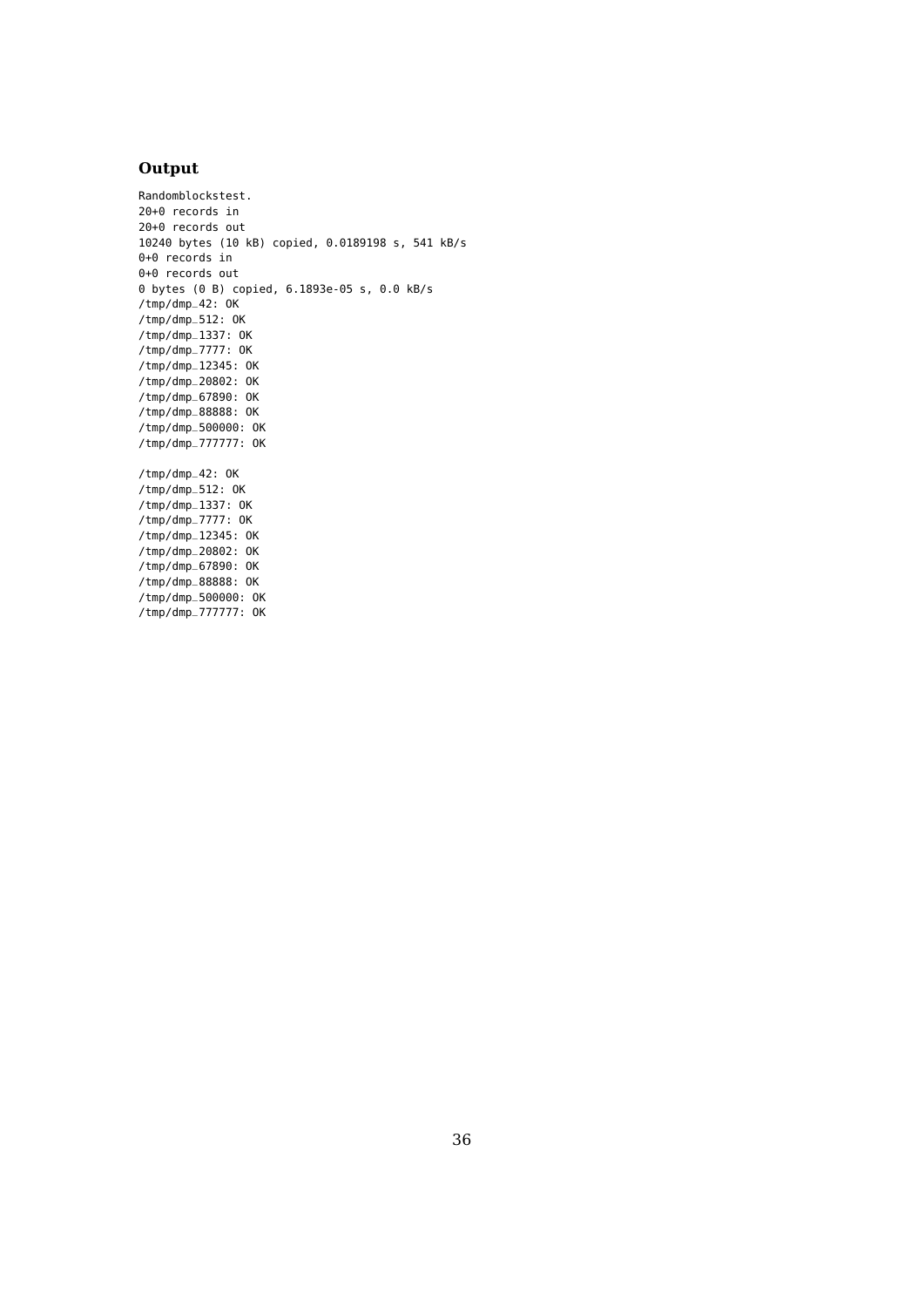# <span id="page-38-0"></span>**C. Patched fusecow test**

This appendix shows the performed steps in order to test the patched version of fusecow.

### <span id="page-38-1"></span>**C.1. Setup**

```
touch /mnt/rp/fsc.ubuntu.{cor,cow,mnt}
2 fusecoraw /dev/ehvg/ubuntu /mnt/rp/fsc.ubuntu.mnt /mnt/rp/fsc.ubuntu.cow /mnt/rp/fsc.ubuntu.cor
 runvm
```
Listing 17: Setting up test environment

### <span id="page-38-2"></span>**C.2. After run**

```
1 stopvm
  umount /mnt/rp/fsc.ubuntu.mnt
3 ls -alh /mnt/rp/
 du -sh /mnt/rp/*
```
#### Listing 18: Setting up test environment

#### **Output**

```
root@earch /mnt/rp # umount /mnt/rp/fsc.ubuntu.mnt
root@earch /mnt/rp # md5sum /mnt/rp/fsc.ubuntu.cor
root@earch /mnt/rp # ls -alh /mnt/rp/
total 92M
drwxr-xr-x 3 root root 4.0K Jun 23 15:22 .
drwxr-xr-x 7 root root 4.0K Jun 20 16:59 ..
-rw-r--r-- 1 root root 4.0G Jun 23 15:23 fsc.ubuntu.cor
-rwxr-xr-x 1 root root 68K Jun 23 15:23 fsc.ubuntu.cor.map
-rw-r--r-- 1 root root 2.3G Jun 23 15:23 fsc.ubuntu.cow
-rwxr-xr-x 1 root root 68K Jun 23 15:23 fsc.ubuntu.cow.map
-rw-r--r-- 1 root root 0 Jun 23 15:22 fsc.ubuntu.mnt
drwxrwxrwx 2 root root 0 Jan 1 1970 xmnt.ubuntu.mnt
root@earch /mnt/rp # du -sh /mnt/rp/*
91M /mnt/rp/fsc.ubuntu.cor<br>44K /mnt/rp/fsc.ubuntu.cor
44K /mnt/rp/fsc.ubuntu.cor.map<br>988K /mnt/rn/fsc.ubuntu.cow
      /mnt/rp/fsc.ubuntu.cow
24K /mnt/rp/fsc.ubuntu.cow.map
0 /mnt/rp/fsc.ubuntu.mnt
0 /mnt/rp/xmnt.ubuntu.mnt
```
### <span id="page-38-3"></span>**C.3. Remount**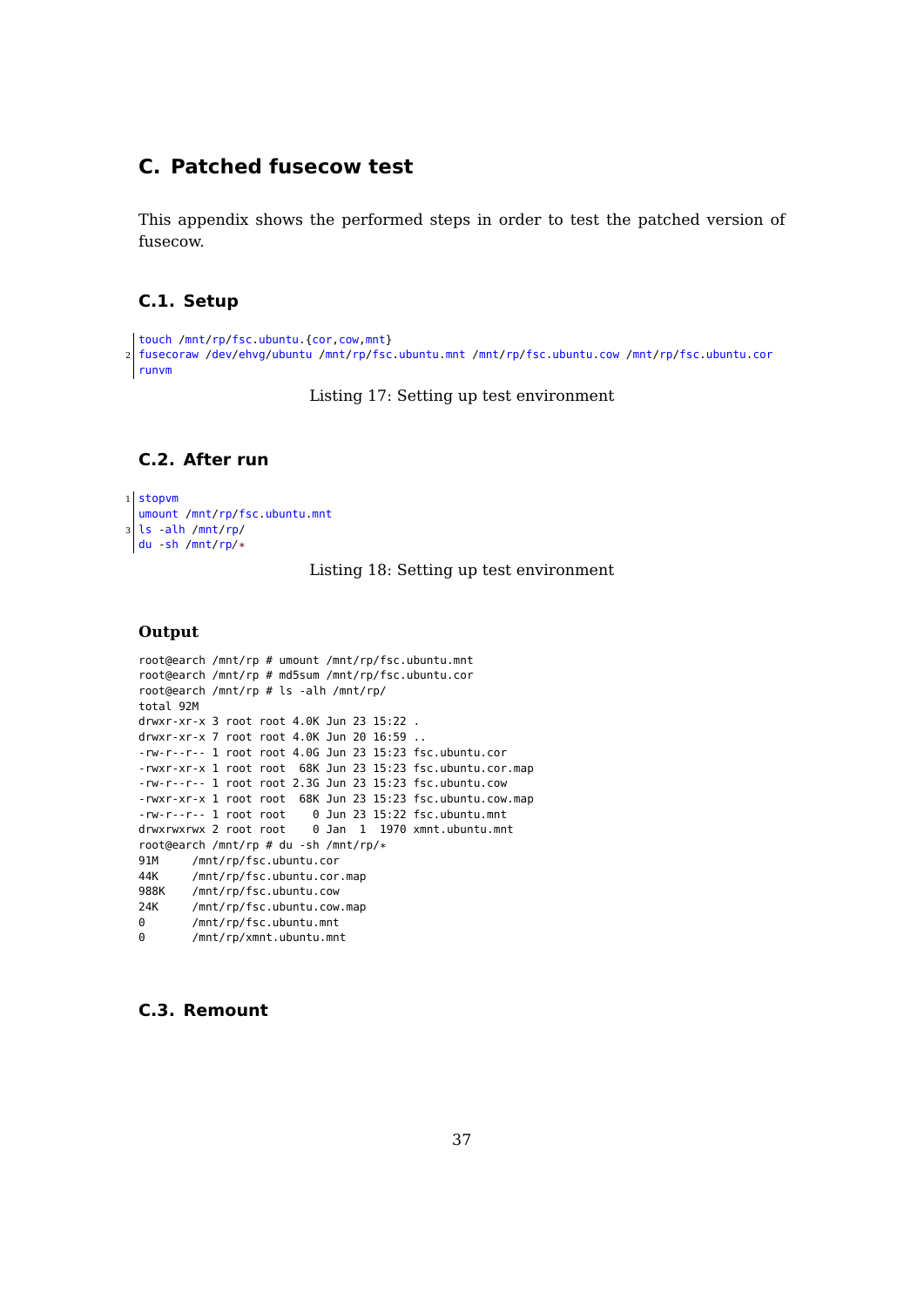```
touch /mnt/rp/fsc.ubuntu.cow.remount
2 fusecoraw /dev/null /mnt/rp/fsc.ubuntu.mnt /mnt/rp/fsc.ubuntu.cow.remount /mnt/rp/fsc.ubuntu.cor
       -RO
  startvm
```
#### Listing 19: Remount and rerun vm

#### <span id="page-39-0"></span>**C.4. Read random blocks**

```
1 #!/bin/bash
3 echo Randomblockstest.
5 # Clear md5 files
   echo -n > /tmp/MD5SUMS_raw
7 echo -n > /tmp/MD5SUMS_mount
9 # Determine random blocks.
   export random='42 512 1337 7777 12345 20802 67890 88888 500000 777777'
11
   # Read random blocks from raw device.
13 for i in $random; do dd if=/dev/ehvg/ubuntu bs=512 seek=$i count=100 2>/dev/null > /tmp/dmp_${i
       }; md5sum --tag /tmp/dmp_${i} >> /tmp/MD5SUMS_raw; done
15 # Mount device via fusecoraw and read the same random blocks
   touch /mnt/rp/fsc.random.{cor,cow,mnt}
17 fusecoraw /dev/ehvg/ubuntu /mnt/rp/fsc.random.mnt /mnt/rp/fsc.random.cow /mnt/rp/fsc.random.cor
   for i in $random; do dd if=/mnt/rp/fsc.random.mnt bs=512 seek=$i count=100 2>/dev/null > /tmp/
       dmp_${i}; md5sum --tag /tmp/dmp_${i} >> /tmp/MD5SUMS_mount; done
19 umount /mnt/rp/fsc.ubuntu.mnt
21 \mid # Remount /dev/null as block device and read same random blocks
   touch /mnt/rp/fsc.ubuntu.cow.remount
23 fusecoraw /dev/null /mnt/rp/fsc.ubuntu.mnt /mnt/rp/fsc.ubuntu.cow.remount /mnt/rp/fsc.ubuntu.cor
        -RO
   for i in $random; do dd if=/mnt/rp/fsc.random.mnt bs=512 seek=$i count=100 2>/dev/null > /tmp/
       dmp_${i}; done
25
   # Compare latest reads with raw and original mounted block device
27 md5sum - c /tmp/MD5SUMS_raw
   echo
29 md5sum -c /tmp/MD5SUMS_mount
31 # Unmount and delete used files.
  umount /mnt/rp/fsc.random.mnt
33 rm -rf /mnt/rp/fsc.random.*
   rm -rf /tmp/dmp_*
35 rm /tmp/MD5SUMS_raw
  rm /tmp/MD5SUMS_mount
```
#### Listing 20: Read random blocks from original device and fusecoraw

#### **Output**

Randomblockstest. /tmp/dmp\_42: OK